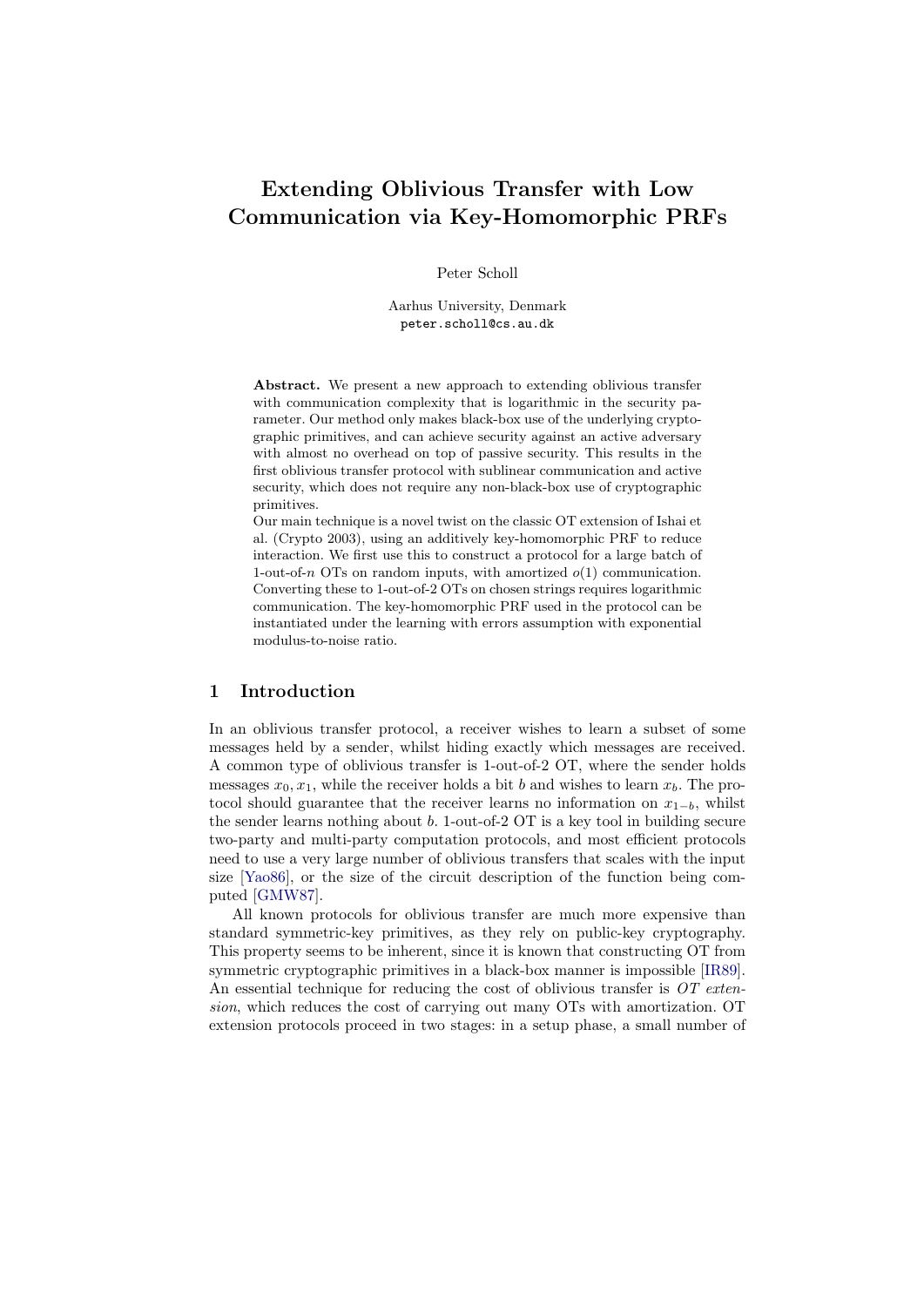'seed' OTs are created using standard public-key techniques; secondly, these are extended to create many more, independent OTs, with a lower cost than the seed OT protocols. Typically the second phase is based only on cheap, symmetric cryptography, so using OT extension allows many OTs to be created with only  $O(k)$  public-key operations for security parameter k, greatly reducing the computational costs.

OT Extension: A Brief History. Classically, OT extension refers to evaluating OT using mainly symmetric key cryptography. In this paper we broaden the term to cover any protocol that generates  $m = poly(k)$  OTs in a way which is more efficient than executing  $m$  instances of an OT protocol. Reducing communication for the case of  $(1$ -out-of-2) bit-OT, where the sender's messages are bits, is of particular importance. This is exactly what is needed in the GMW protocol for secure multi-party computation [\[GMW87](#page-27-0)[,Gol04\]](#page-27-1), and a bit-OT protocol with  $O(1)$  communication complexity implies secure computation with *constant* overhead using GMW, and even with active security [\[IPS08\]](#page-28-1).

Beaver [\[Bea96\]](#page-26-0) first showed how to convert  $O(k)$  seed OTs into any polynomial number of OTs, using only one-way functions, for security parameter  $k$ . In this technique, the parties use a secure two-party computation protocol to evaluate the circuit that takes as input a random seed from each party, then applies a PRG and computes the OT functionality on the expanded, random inputs. With Yao's protocol [\[Yao86\]](#page-29-0) this only needs  $O(k)$  OTs, since the inputs are of size  $O(k)$ .

The 'IKNP' protocol, by Ishai, Kilian, Nissim and Petrank [\[IKNP03\]](#page-28-2), lies at the core of all recent, practical OT extension protocols. IKNP was the first protocol to efficiently extend OT in a *black-box* manner, using only a hash function which satisfies a correlation robustness assumption (or a random oracle). The communication complexity of this protocol is  $O(k + \ell)$  bits per extended OT with passive security, where  $\ell$  is the bit length of the sender's strings. Harnik et al. [\[HIKN08\]](#page-28-3) later showed how to obtain active security with the same asymptotic efficiency. The TinyOT protocol [\[NNOB12\]](#page-28-4) introduced the first practical, actively secure OT extension, and more recently the overhead of active security has been reduced to almost nothing for both the 1-out-of-2 [\[ALSZ15,](#page-26-1)[KOS15\]](#page-28-5) and 1-out-of-n cases [\[OOS17,](#page-28-6)[PSS17\]](#page-29-1).

These protocols are essentially optimal for transferring messages of length  $\ell = \Omega(k)$ , but when  $\ell$  is short (as in bit-OT where  $\ell = 1$ ) there is still an overhead in  $O(k)$ . Kolesnikov and Kumaresan [\[KK13\]](#page-28-7) presented a variant of the IKNP protocol based on 1-out-of-n OT, which can be used to perform 1-outof-2 bit-OT with  $O(k/\log k)$  communication. It is not known how to make this bit-OT protocol actively secure, because it relies on a passively secure reduction from 1-out-of- $n$  to 1-out-of- $2$  OT [\[NP99\]](#page-28-8).

Unfortunately, all known methods for achieving constant-communication bit-OT use very complex techniques, and often require non-black-box use of cryptographic primitives. Ishai et al. [\[IKOS08\]](#page-28-9) combined Beaver's non-black-box technique [\[Bea96\]](#page-26-0) for OT extension with a polynomial-stretch PRG in NC0 and ran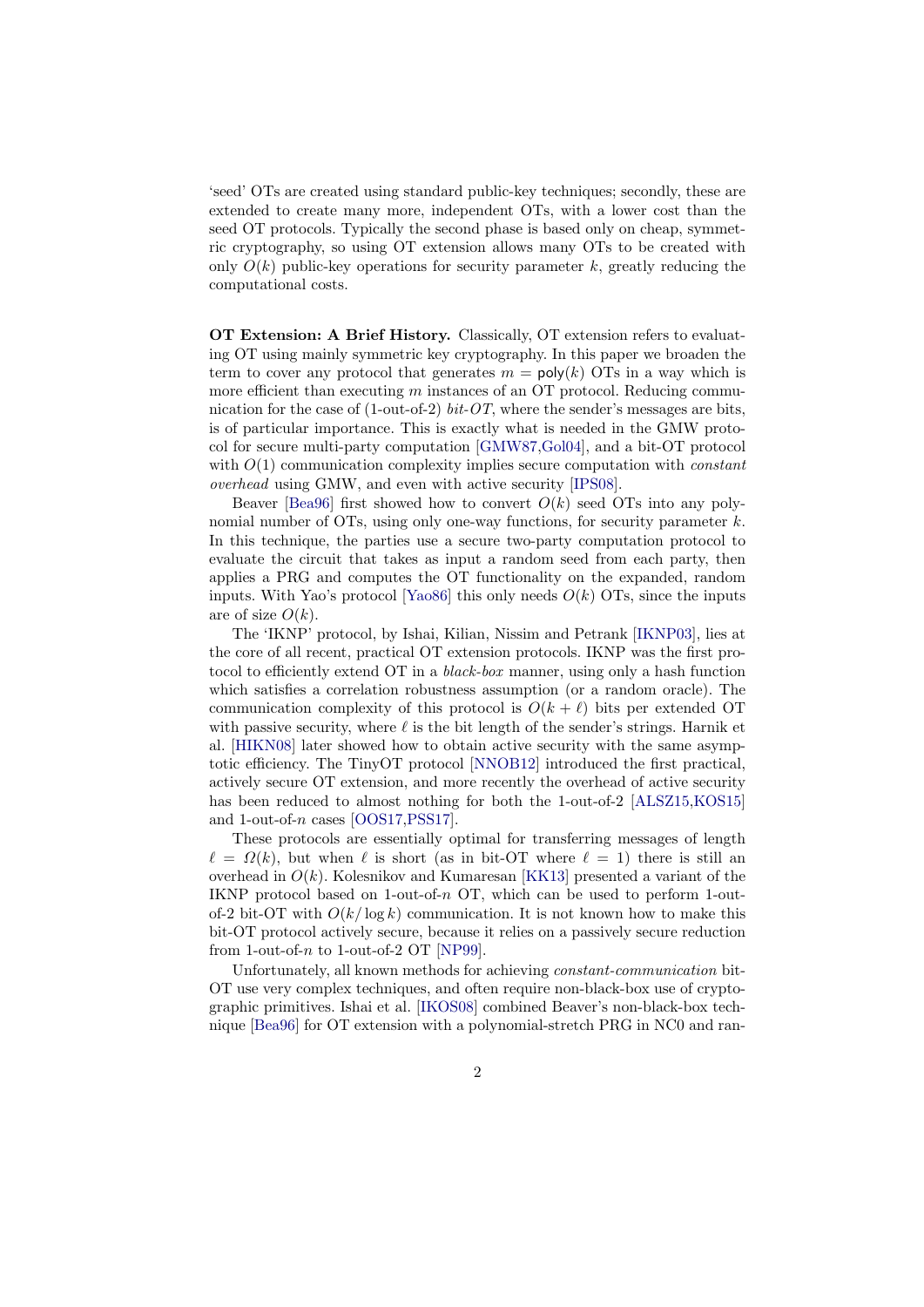domized encodings, to obtain a passively secure protocol with amortized  $O(1)$ computational overhead (implying  $O(1)$  communication). As well as needing a strong assumption on the PRG, a major drawback is the use of non-black-box techniques, which lead to a very high constant. The same authors later gave an alternative, black-box approach with constant communication [\[IKOS09\]](#page-28-10). However, this still requires heavy machinery such as algebraic geometry codes, randomized encodings and low-communication PIR. Additionally, achieving active security would require generic use of zero-knowledge proofs [\[GMW86,](#page-27-2)[IKOS07\]](#page-28-11), again with non-black-box use of the underlying primitives. Recently, Boyle et al. [\[BGI17\]](#page-27-3) showed how to obtain an amortized communication cost of just 4 bits per bit-OT using homomorphic secret-sharing, which can be realised from either DDH [\[BGI16\]](#page-27-4) or LWE [\[DHRW16\]](#page-27-5). As with the previous works, however, this construction makes non-black-box use of PRGs and would be extremely inefficient in practice.

Finally, we remark that using indistinguishability obfuscation and fully homomorphic encryption, it is possible to produce  $\mathsf{poly}(k)$  OTs on random inputs with a communication complexity that is independent of the number of OTs. with a general method for reusable correlated randomness in secure computation  $[HW15,HIJ+16]$  $[HW15,HIJ+16]$  $[HW15,HIJ+16]$ .

#### 1.1 Contributions of This Work

We present a new approach to extending oblivious transfer with low communication. Our protocol, in the random oracle model, makes black-box use of the underlying cryptographic primitives and can achieve security against an active adversary with almost no overhead on top of passive security. This results in the first bit-OT protocol with sublinear communication and active security, making only black-box use of cryptographic primitives. Table [1](#page-3-0) compares the characteristics of our protocol with some of the other OT extension protocols discussed earlier.

Our main technique is a novel twist on the classic IKNP OT extension, using an additively key-homomorphic PRF to reduce interaction. The main challenge here is to handle the homomorphism error present in known key-homomorphic PRF constructions, without compromising on correctness or security. We first present a protocol for a large batch of 1-out-of- $p_i$  OTs on random inputs, for multiple, distinct primes  $p_i$ . The communication complexity of this protocol is sublinear in the total number of random OTs, with an amortized cost of  $o(1)$ bits per OT. It was not known previously how to achieve this without using obfuscation,<sup>[1](#page-2-0)</sup> and this primitive may be useful in wider applications. If we want to obtain 1-out-of-2 OT on chosen strings, each 1-out-of- $p_i$  random OT can be converted to a 1-out-of-2 OT with  $O(\log p_i)$  bits of communication using standard techniques, giving logarithmic communication overhead.

<span id="page-2-0"></span> $^{\rm 1}$  Even with obfuscation, secure computation with complexity sublinear in the output size and active security is known to be impossible [\[HW15\]](#page-28-12). The obfuscation-based protocol of  $[HII]^+16]$  circumvents this using a CRS, whilst we use the random oracle model.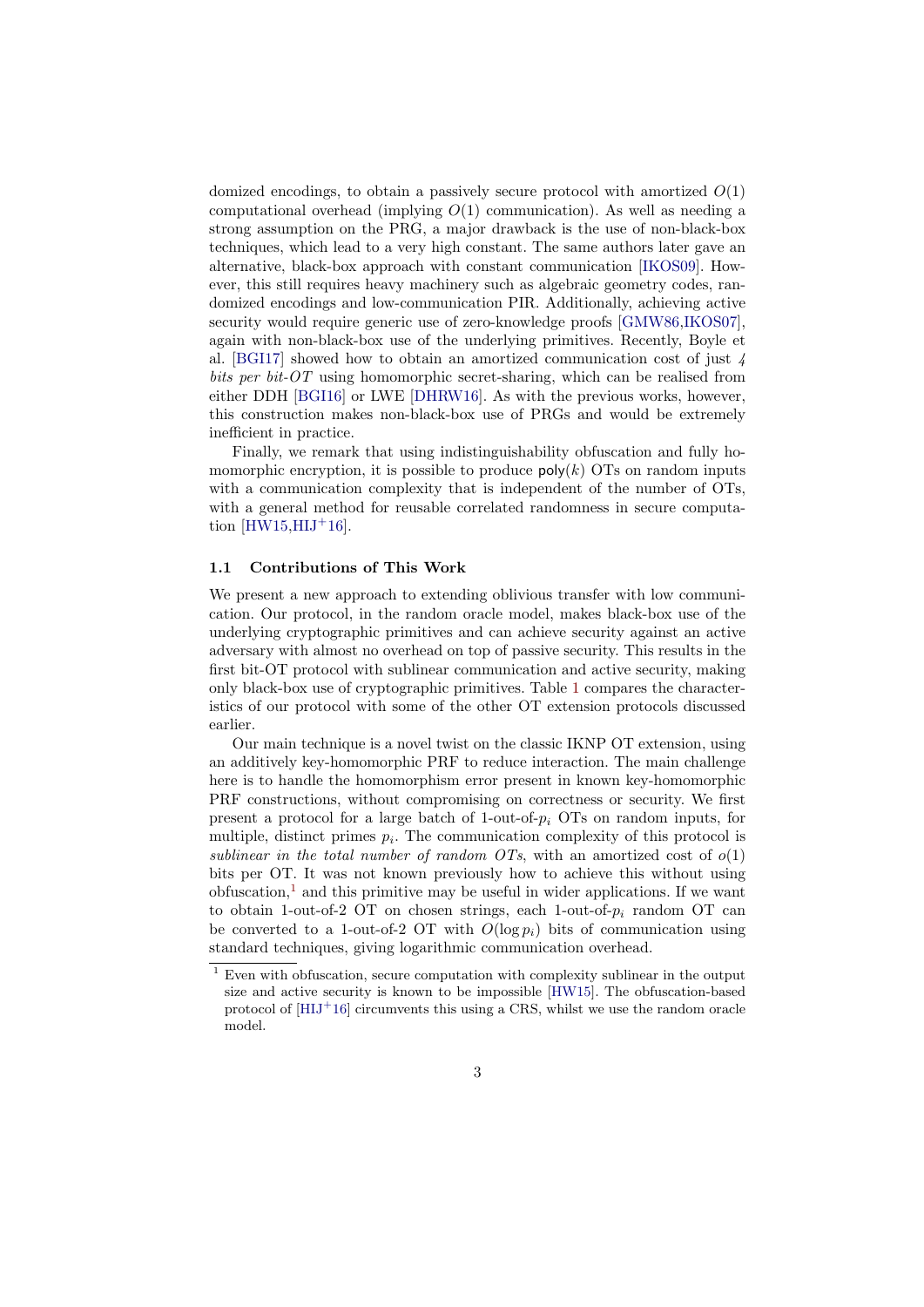| Protocol                                   | Communication<br>per OT (bits) | Security | Based on       | Black-box |
|--------------------------------------------|--------------------------------|----------|----------------|-----------|
| $\vert$ Bea96                              | $\mathsf{poly}(k)$             | passive  | OWF            | Х         |
| [IKNP03]                                   | O(k)                           | passive  | CRH/RO         |           |
| [KK13]                                     | $O(k/\log k)$                  | passive  | CRH/RO         |           |
| [ALSZ15, KOS15]                            | O(k)                           | active   | CRH/RO         |           |
| [IKOS08]                                   | O(1)                           | passive  | poly-stretch   | Х         |
|                                            |                                |          | local PRG      |           |
| [IKOS09]                                   | O(1)                           | passive  | $\Phi$ -hiding |           |
| [BGI17]                                    | $4+o(1)$                       | passive  | <b>DDH</b>     |           |
| $[{\rm H}{\rm I}{\rm J}^+16]$              | o(1)                           | active   | $iO + FHE$     | Х         |
| $\left(\binom{n}{1} - \text{ROT}\right)$   |                                |          |                |           |
| This work                                  | o(1)                           | active   | $LWE + RO$     |           |
| $\left(\binom{p_i}{1}$ -ROT <sup>a</sup> ) |                                |          |                |           |
| This work                                  | $O(\log k)$                    | active   | $LWE + RO$     |           |
|                                            |                                |          |                |           |

<span id="page-3-0"></span>Table 1. Various protocols for extending 1-out-of-2 bit-OT (unless otherwise specified) with different assumptions. All passively secure protocols can be transformed to be actively secure using non-black-box zero-knowledge techniques. CRH is a correlationrobust hash function, RO is a random oracle;  $\binom{n}{1}$ -ROT is 1-out-of-n OT on random inputs.

 $a$   $p_i$  are small distinct primes

The additively key-homomorphic PRF needed in our protocol can be instantiated based on the learning with errors assumption with an exponential modulusto-noise ratio. This assumption has previously been used to construct attribute-based encryption [\[GVW13\]](#page-27-6) and fully key-homomorphic encryption  $[BGG^+14]$  $[BGG^+14]$ , and is believed to be hard if the LWE dimension is chosen large enough to thwart known attacks. The downside of our approach is that this spectrum of LWE parameters results in fairly heavy computational costs for the parties, so it seems that the main uses of our protocol would be in low bandwidth environments where communication is much more expensive than computation.

As a contribution of independent interest, to implement the base OTs in our protocol we generalise the consistency check used for OT extension by Asharov et al. [\[ALSZ15\]](#page-26-1), and adapt it for producing correlated OTs over any abelian group G, instead of just XOR correlations over bit strings. These are 1-out-of-2 OTs where the sender's messages are all guaranteed to be of the form  $(x_i, x_i + \Delta)$ , for some fixed correlation  $\Delta \in \mathbb{G}$ . We also identify a crucial security flaw in the original protocol of Asharov et al. [\[ALSZ15](#page-26-1)[,ALSZ17a\]](#page-26-3), which leaks information on the receiver's inputs to a passively corrupted sender. After reporting this to the authors, their protocol has been modified to fix this [\[ALSZ17b\]](#page-26-4), and we use the same fix for our protocol.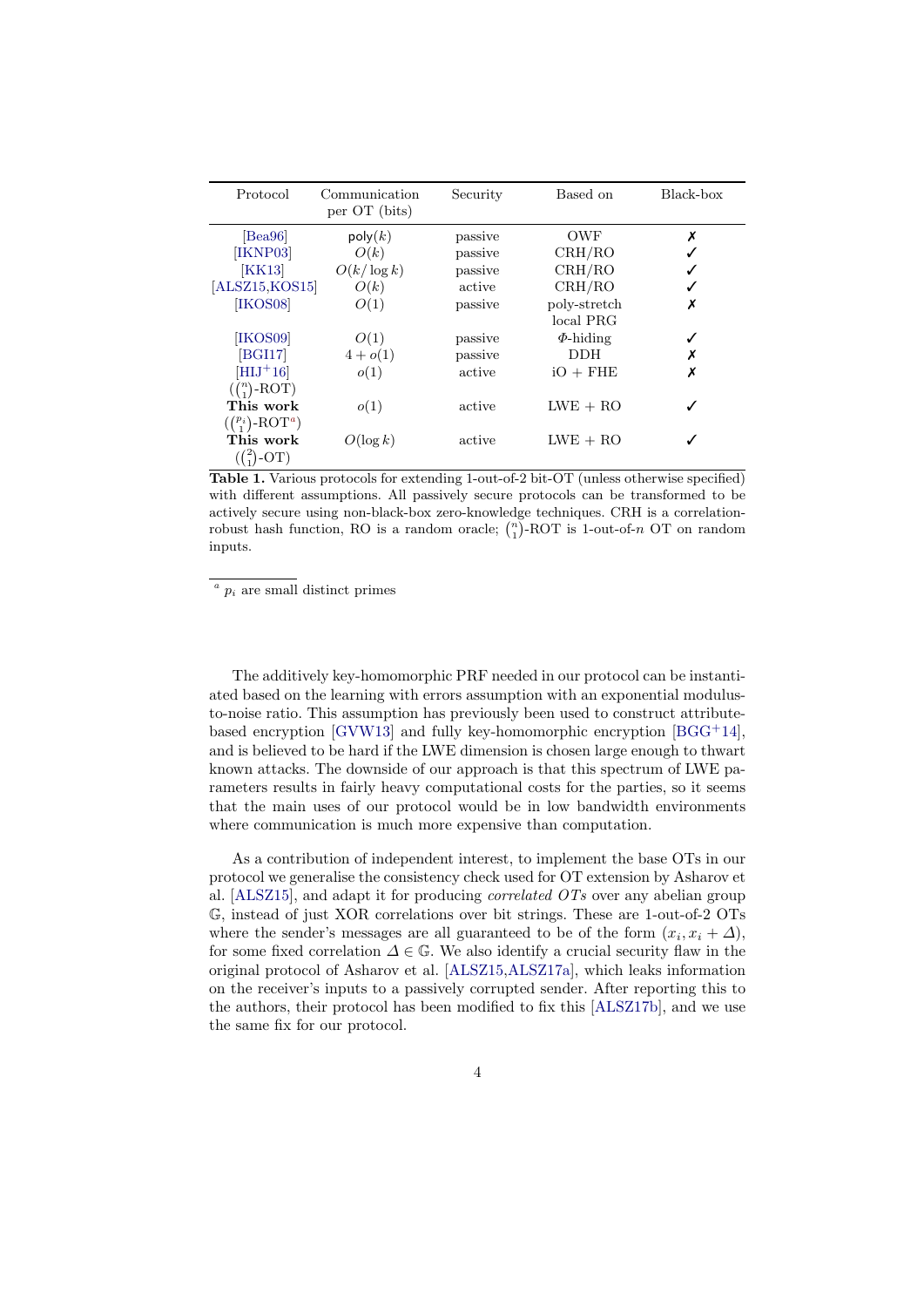#### 1.2 Overview of Techniques

IKNP OT Extension. We first recall the IKNP OT extension protocol [\[IKNP03\]](#page-28-2) (with optimizations from  $[ALSZ13,KK13]$  $[ALSZ13,KK13]$ ), which uses k instances of oblivious transfer to construct  $m = \text{poly}(k)$  oblivious transfers with only a cryptographic hash function and a pseudorandom generator. The parties begin by performing  $k$  1-out-of-2 OTs on random  $k$ -bit strings with their roles reversed. The receiver acts as sender in the base OTs, with input pairs of strings  $(k_i^0, k_i^1)$ . The sender, acting as receiver, inputs a random choice bit  $s_i$  to the *i*-th OT and learns  $k_i^{s_i}$ , for  $i = 1, \ldots, k$ . The receiver then sends over the values

$$
u_i = G(k_i^0) \oplus G(k_i^1) \oplus x
$$

where  $G: \{0,1\}^k \to \{0,1\}^m$  is a pseudorandom generator (PRG) and  $x =$  $(x_1, \ldots, x_m)$  are the receiver's m choice bits. After this step, the parties can obtain k correlated OTs on pairs of m-bit strings of the form  $(t_i, t_i \oplus x)$ , where  $t_i = G(k_i^0)$ : the receiver knows both  $t_i$  and  $t_i \oplus x$ , while the sender can define

$$
q_i = G(k_i^{s_i}) \oplus s_i \cdot u_i
$$
  
=  $t_i \oplus s_i \cdot x$   
= 
$$
\begin{cases} t_i & \text{if } s_i = 0 \\ t_i \oplus x & \text{if } s_i = 1 \end{cases}
$$

This is a 1-out-of-2 OT on m-bit strings because the other message,  $t_i \oplus \overline{s_i} \cdot x$ , is computationally hidden to the sender due to the use of a PRG.

Both parties then place these values into matrices  $Q, T \in \{0,1\}^{k \times m}$  containing  $q_i$  and  $t_i$  (respectively) as rows, where the sender holds Q and the receiver holds T. If  $q^j, t^j \in \{0,1\}^k$  are the *columns* of Q and T, and  $s = (s_1, \ldots, s_k)$ , then notice that we have

$$
t^j = q^j \oplus (x_j \cdot s)
$$

So, by transposing the matrix of OTs we obtain  $m$  sets of correlated OTs on  $k$ -bit strings, with  $x_j$  as the receiver's choice bits. Finally, the two parties can convert these correlated OTs into OTs on random strings using a hash function  $H$  that satisfies a notion of correlation robustness (or, modeled as a random oracle): the sender computes the two strings  $H(q^j)$  and  $H(q^j \oplus s)$ , whilst the receiver can only compute one of these with  $H(t^{j})$ ; the other string remains unknown to the receiver since it does not know s. This means the parties have converted k initial OTs into  $m = poly(k)$  OTs on random strings, and these random OTs can be used to transfer the sender's chosen messages by encrypting them with a one-time pad.

Apart from the initial base OTs, the only interaction in this process is sending the  $u_i$  values at the beginning, which costs  $O(mk)$  bits of communication. This gives an overhead of  $O(k)$  when the sender's inputs are bit strings of constant size.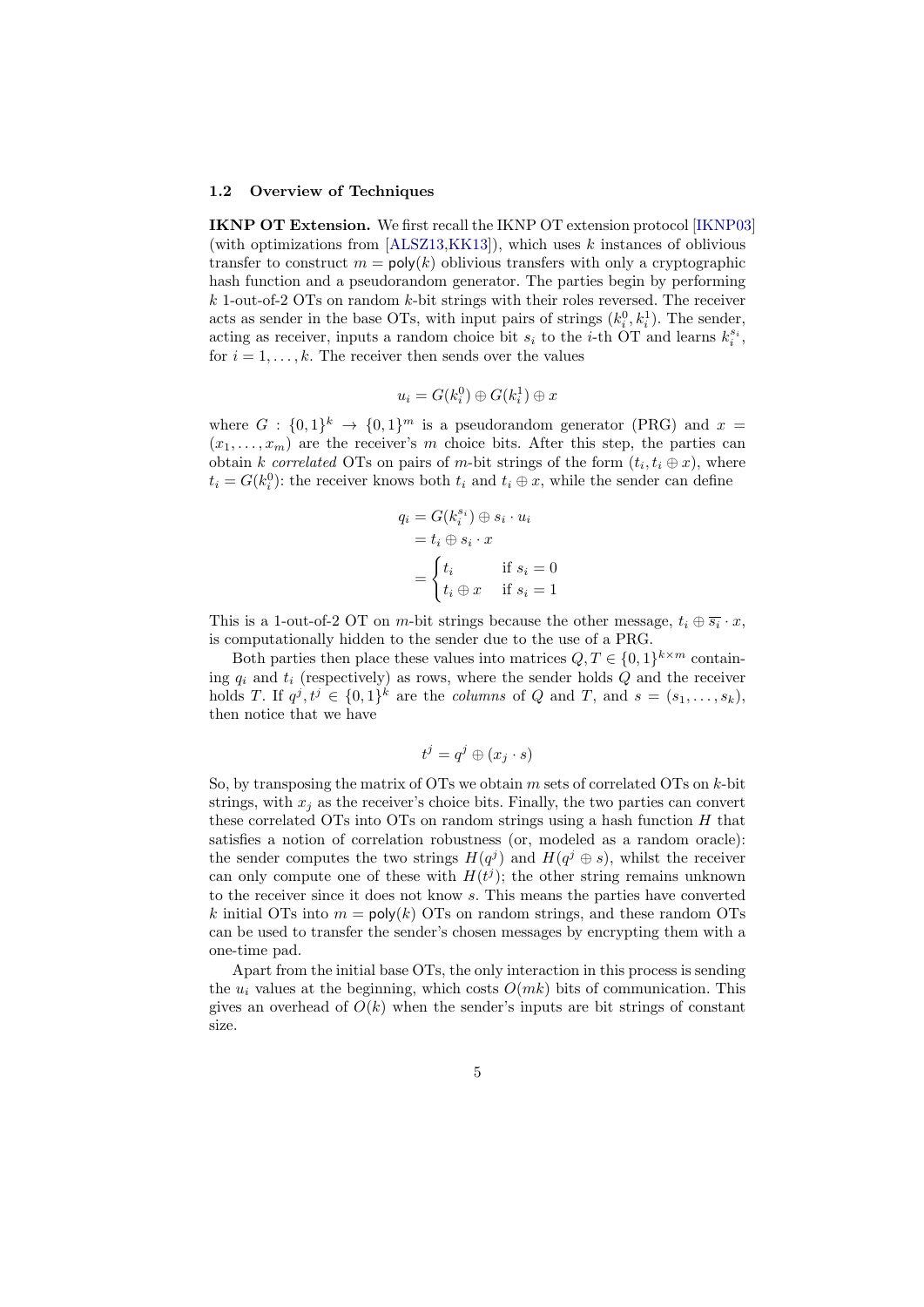Using a Key-Homomorphic PRF. We observe that if the PRG,  $G$ , in the above protocol satisfies  $G(x \oplus y) = G(x) \oplus G(y)$ , and the base OTs are correlated so that  $k_i^1 = k_i^0 \oplus r$  for some fixed string r, then the main step of interaction in IKNP can be removed. The homomorphic property of the PRG preserves the correlation, so the parties can obtain the OTs  $(t_i, t_i \oplus x)$  (for random choice bits x) without any message from the receiver: the sender simply defines  $q_i = G(k_i^{s_i})$ while the receiver defines  $t_i = G(k_i^0)$  and  $x = G(r)$ . We then have

$$
q_i = G(k_i^{s_i}) = G(k_i^0 \oplus (s_i \cdot r)) = G(k_i^0) \oplus (s_i \cdot G(r)) = t_i \oplus s_i \cdot x,
$$

as previously.

Unfortunately, such XOR-homomorphic PRGs are not known to exist. Instead, we do know how to build almost-seed-homomorphic PRGs (and almostkey-homomorphic PRFs)  $G: \mathbb{Z}_q^n \to \mathbb{Z}_p$ , which satisfy

$$
G(x+y) = G(x) + G(y) + e \pmod{p},
$$

where  $q > p$  and  $|e| \leq 1$  is an error term, based on the *learning with rounding* (LWR) or learning with errors (LWE) assumption [\[BLMR13,](#page-27-7)[BP14\]](#page-27-8). We remark that it is possible to build an error-free key-homomorphic PRF in the random oracle model based on the decisional Diffie-Hellman assumption, with the simple construction  $F(k, x) = H(x)^k$  [\[BLMR13\]](#page-27-7). However, here the output homomorphism is multiplicative instead of additive, which is more difficult to exploit in constructing OT extension.

Trying to apply these additively homomorphic PRGs (or PRFs) to the IKNP protocol brings about two main challenges. Firstly, since the homomorphism maps into  $\mathbb{Z}_p$  and not  $\mathbb{F}_2^k$ , we obtain matrices Q and T containing  $\mathbb{Z}_p$  elements instead of bits, which means there is no natural way of 'transposing' the OT matrix whilst preserving the correlated OT property. Secondly, the homomorphism error means that all of the OTs will be incorrect with high probability.

To handle the first problem, we choose  $p$  to be a *primorial modulus* which is the product of  $\ell$  primes, and then decompose the correlated OTs via the Chinese Remainder Theorem.<sup>[2](#page-5-0)</sup> This gives us an alternative to transposing the bit-matrix in IKNP; however, it means that instead of constructing 1-out-of-2 OT, we end up with 1-out-of- $p_i$  random OTs, for each prime factor  $p_i$  in the modulus. The second problem of eliminating the error is more difficult. We observe that the receiver can always *compute* a homomorphism error e, such that the resulting error in the OT is given by  $e' = e \cdot s_i$ , where  $s_i$  is one of the sender's choice bits in the base OTs. It seems tempting to let the receiver just send over  $e$  so that the sender can correct the error, but this may not be secure: each error leaks information about the unknown PRG key, and a large number of errors could leak information on the secret PRG outputs. To securely correct the error, the receiver instead samples some uniform noise  $u$ , which is used to mask  $e$ .

<span id="page-5-0"></span><sup>2</sup> Ball, Malkin and Rosulek used a primorial modulus for a different application of constructing arithmetic garbled circuits [\[BMR16\]](#page-27-9).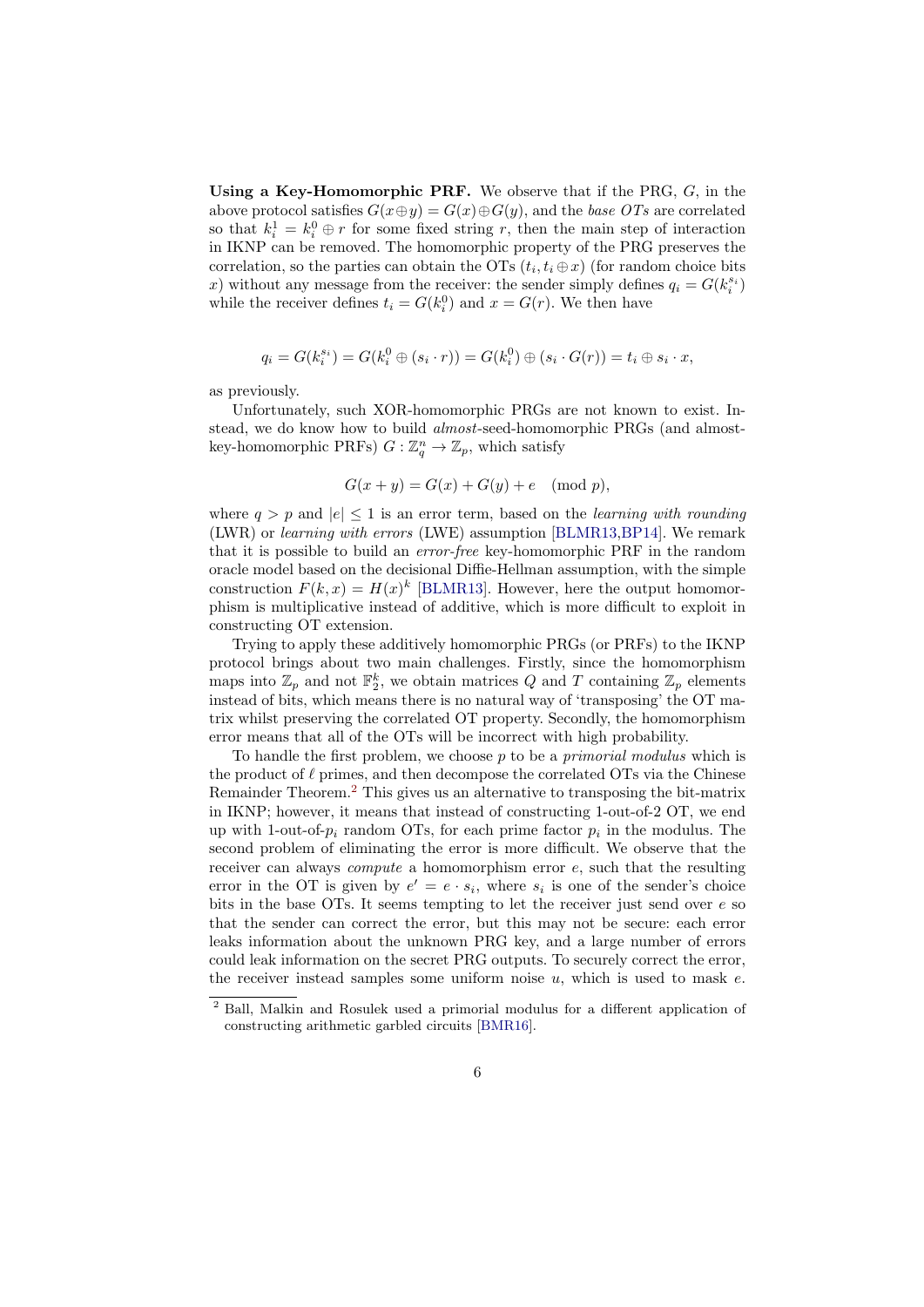To ensure that both parties still obtain the correct result, we must obliviously transfer the masked error  $u + s_i \cdot e'$  to the sender. Since  $s_i$  is a choice bit in the original base OTs, this can be done by without any additional OTs, by extending the base OTs once more with a (standard) PRG.

This last error-correction step introduces some interaction into the basic OT extension protocol, which is otherwise non-interactive. Importantly, the amount of data that needs sending only depends on the security parameter, and not the modulus. Since each distinct prime factor in the modulus produces one additional OT in the OT extension phase, choosing a sufficiently large modulus allows us to obtain an amortized communication cost of  $o(1)$  bits per random OT. If we wish to construct 1-out-of-2 OTs, each random 1-out-of  $p_i$  OTs can be converted to a single 1-out-of-2 OT with  $\log p_i = O(\log k)$  bits of communication (see Appendix [A\)](#page-25-0).

Active security. To obtain active security, the above protocol needs to be modified in two ways. Firstly, we need to ensure that the correlation in the base OTs is created correctly, and secondly, we need to ensure that a malicious receiver does not cheat in the error-correction stage, which would cause incorrect outputs.

We first consider the error-correction step. A common technique for dealing with this is to compute random linear combinations of all the correlated OTs, then open the result [\[KOS15\]](#page-28-5) and check correctness. However, this only achieves negligible cheating probability when the correlation is over a large field. In our case we use a ring with many zero divisors, and this method cannot be applied in general. Nevertheless, our situation is slightly different because the size of the adversarial deviations can be bounded by some value  $B$  that is much smaller than the modulus. This means that for some error  $d < B$  introduced by a cheating receiver, and random challenge  $r \leftarrow \mathbb{Z}_p$ , the product dr mod p is statistically *close* to uniform in  $\mathbb{Z}_p$  (for arbitrary p), which suffices to prove security when taking random linear combinations.

For the base OTs, the receiver can cheat in an arbitrary way when creating the correlations, which means the above check is not enough to prevent deviations here. It might be tempting to work around this problem by choosing a *prime* modulus q for the base  $\overline{OTs}$  (before applying the PRG/PRF to convert mod p). The problem here is that we then wouldn't be able to *transpose* the base OTs, which is necessary for checking consistency via random linear combinations. Instead, we adopt a different approach used for OT extension in [\[ALSZ15\]](#page-26-1), where the receiver sends hashes of every pair of base OTs, which are then checked for consistency by the sender. We show that this approach still works to prove that the OTs are correlated over an arbitrary abelian group, instead of just XOR correlations over bit strings. If the receiver cheats, they may guess a few bits of the sender's secret choice bits. This does not cause a problem for the OT extension phase, and we model this possibility in our setup functionality.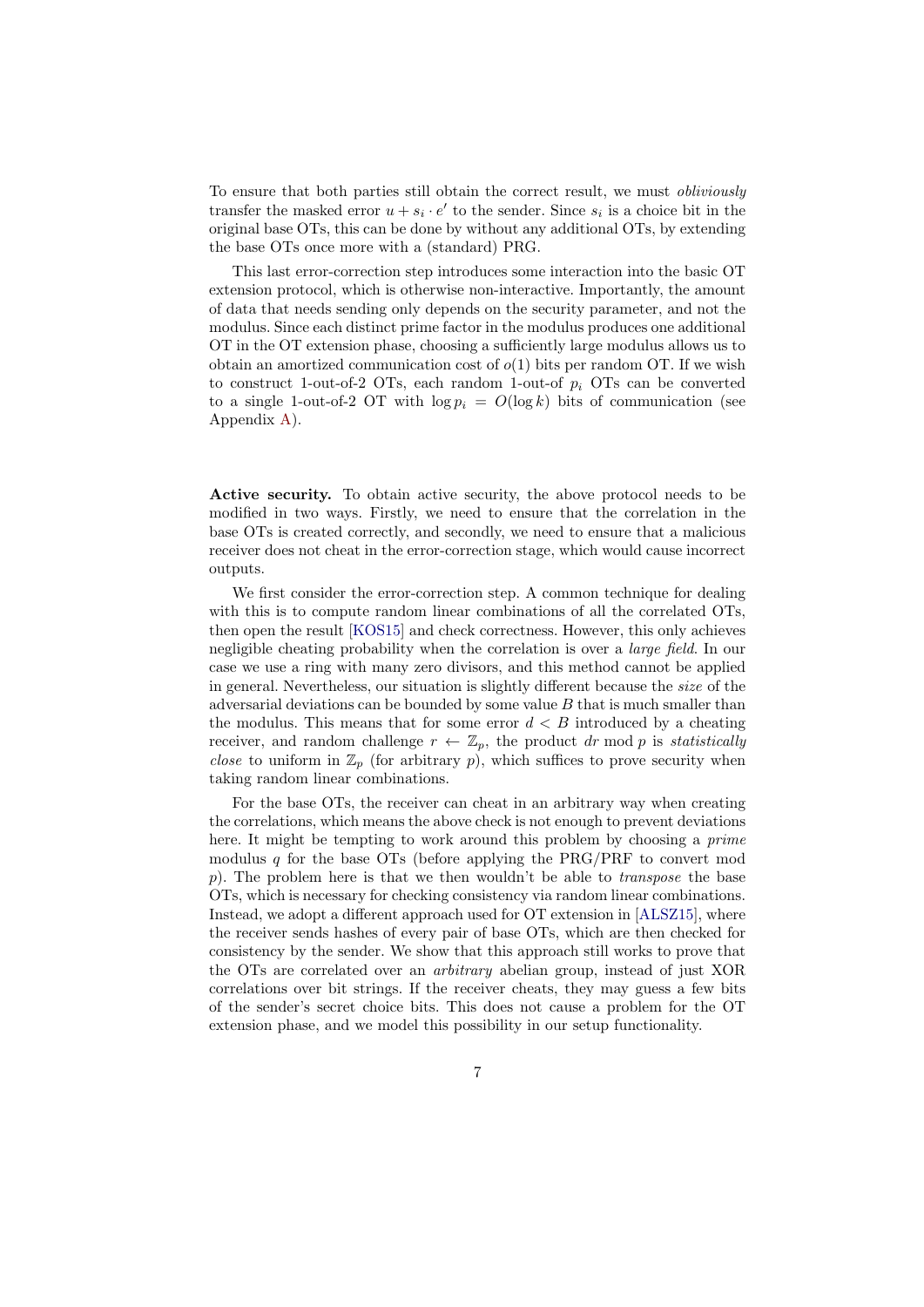Instantiation based on DDH. It is possible to modify the above protocol to use a key-homomorphic PRF in the random oracle model based on the decisional Diffie-Hellman assumption, instead of using LWE or LWR. This has the advantage of avoiding the problems with homomorphism error, since the DDH-based PRF  $F(k, x) = H(x)^k$  is noiseless. However, the drawback is that this protocol produces random 1-out-of-p  $\overline{OTs}$ , where p is the order of a group in which DDH is hard. Since DDH is not hard if  $p$  has small factors, these cannot be decomposed into smaller random OTs using the CRT, so this does not lead to any improvements to 1-out-of-2 OT extension. Nevertheless, random 1-out-of-p OT for exponentially large  $p$  (sometimes referred to as batch related-key oblivious PRF evaluation) can be used to construct private equality test and private set intersection protocols [\[PSZ18,](#page-29-2)[KKRT16,](#page-28-14)[OOS17\]](#page-28-6), so this variation could be useful in these applications to reduce interaction at the cost of requiring exponentiations instead of only symmetric-key operations. More details on this protocol are given in the full version of this work.

## <span id="page-7-1"></span>2 Preliminaries

### 2.1 Universally Composable Security

We present ideal functionalities and security proofs in the universal composability framework [\[Can01\]](#page-27-10), and assume some familiarity with this.

Informally speaking, for a protocol  $\Pi$  which implements a functionality  $\mathcal F$ in the G-hybrid model, we let  $HYBRID_{\Pi,A,\mathcal{Z}}^{\mathcal{G}}$  denote the view of an environment  $Z$  in an execution of the real protocol with the adversary  $A$  controlling the corrupted parties, in a hybrid model where all parties have access to the ideal functionality G. We let  $\mathsf{IDEAL}_{\mathcal{F},\mathcal{S},\mathcal{Z}}$  denote the view of  $\mathcal Z$  in the ideal execution, where the simulator  $S$  plays the role of the corrupted parties in  $\Pi$  and interacts with the functionality  $\mathcal F$ . When the context is clear, we sometimes abbreviate the two executions by HYBRID and IDEAL.

We say that the protocol  $\Pi$  securely realises the functionality  $\mathcal F$  in the  $\mathcal G$ hybrid model, if for every adversary  $A$  there exists a simulator  $S$ , such that for every environment  $Z$ ,

$$
\mathsf{HYBRID}_{\Pi,\mathcal{A},\mathcal{Z}}^{\mathcal{G}} \stackrel{\mathcal{C}}{\approx} \mathsf{IDEAL}_{\mathcal{F},\mathcal{S},\mathcal{Z}}
$$

where  $\stackrel{c}{\approx}$  is the standard notion of computational indistinguishability.

As well as the standard, computational security parameter  $k$ , we often use a statistical security parameter  $\lambda$ . This means that the advantage of any probabilistic  $poly(k)$ -time environment in distinguishing the two executions is at most  $\mathsf{negl}(k) + O(2^{-\lambda}).$ 

### 2.2 Key-Homomorphic Pseudorandom Functions

<span id="page-7-0"></span>We now recall the definitions of additively key-homomorphic pseudorandom functions [\[BLMR13,](#page-27-7)[BP14\]](#page-27-8), and discuss the distribution of the homomorphism error in LWE-based constructions. Let  $n$ ,  $p$  and  $q > p$  be integers.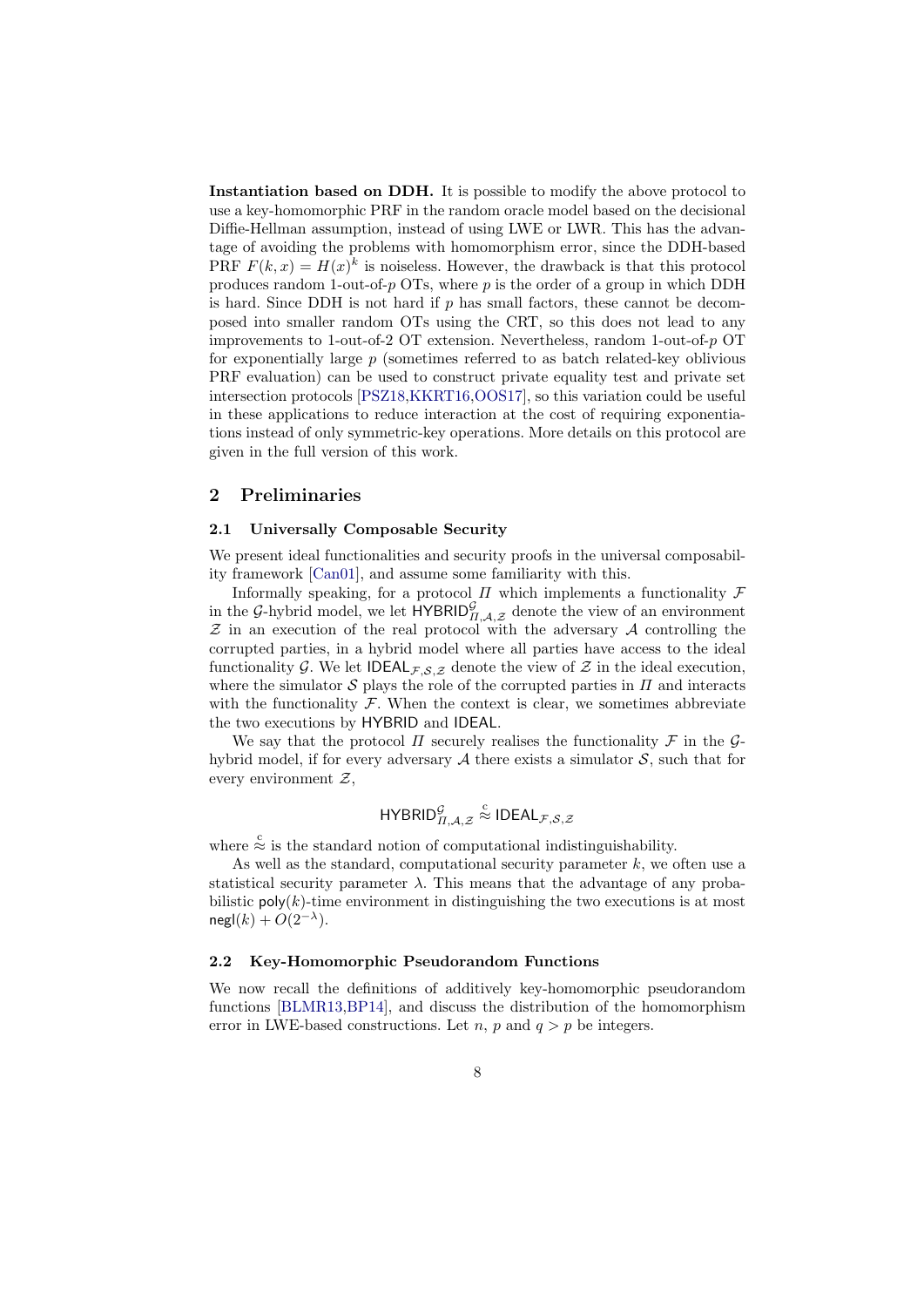Definition 1 (Key-homomorphic PRF). A function  $F: \mathbb{Z}_q^n \times \{0,1\}^{\ell} \to \mathbb{Z}_p$ is a key-homomorphic PRF if it is a PRF, and for all  $k_1, k_2 \in \mathbb{Z}_q$  and  $x \in \{0,1\}^{\ell}$ it holds that:

$$
F(k_1 + k_2, x) = F(k_1, x) + F(k_2, x) \in \mathbb{Z}_p
$$

We do not know of any PRFs satisfying the above property, where the homomorphism is additive over both the inputs and the outputs, so instead use the following, weaker definition.

Definition 2 (Almost key-homomorphic PRF). A function  $F: \mathbb{Z}_q^n\times\{0,1\}^\ell \to$  $\mathbb{Z}_p$  is an almost key-homomorphic PRF if it is a PRF, and for all  $k_1, k_2 \in \mathbb{Z}_q$ and  $x \in \{0,1\}^{\ell}$  it holds that:

$$
F(k_1 + k_2, x) = F(k_1, x) + F(k_2, x) + e \in \mathbb{Z}_p
$$

where  $|e| \leq 1$ .

To realise this, we use the rounding function

$$
\lfloor x \rceil_p = \lfloor x \cdot (p/q) \rceil
$$

which scales  $x \in \mathbb{Z}_q$  to lie in the interval  $[0, p)$  and then rounds to the nearest integer. We now define the learning with rounding assumption [\[BPR12\]](#page-27-11).

Definition 3 (Learning With Rounding). Let  $n \geq 1$  and  $q \geq p \geq 2$  be integers. For a vector  $s \in \mathbb{Z}_q^n$ , define the distribution LWR<sub>s</sub> to be the distribution over  $\mathbb{Z}_q^n, \mathbb{Z}_p$  obtained by sampling  $\boldsymbol{a} \leftarrow \mathbb{Z}_q^n$  uniformly at random, and outputting  $(a, b = [\langle a, s \rangle]_p).$ 

The decisional-LWR<sub>n,q,p</sub> problem is to distinguish any desired number of sam $ples\;({\bf a}_i,b_i) \leftarrow \textsf{LWR}_{\bm{s}}\; \textit{from the same number of samples taken from the uniform}$ distribution on  $(\mathbb{Z}_q^n, \mathbb{Z}_p)$ , where the secret **s** is uniform in  $\mathbb{Z}_q^n$ .

With this we can easily construct a key-homomorphic PRF in the random oracle model, with the function  $F: \mathbb{Z}_q^n \times \{0,1\}^{\ell} \to \mathbb{Z}_p$  defined by

$$
F(k, x) = \lfloor \langle k, H(x) \rangle \rfloor_p
$$

where  $H: \{0,1\}^{\ell} \to \mathbb{Z}_q^n$  is a random oracle. This is an almost-key-homomorphic PRF under the  $LWR_{n,q,p}$  assumption [\[BPR12\]](#page-27-11).

There are also constructions in the standard model based on learning with rounding or learning with errors [\[BLMR13,](#page-27-7)[BP14\]](#page-27-8). All these constructions inherit the same error term, which comes from first computing a function that is linear in the key  $k$ , and then rounding the result.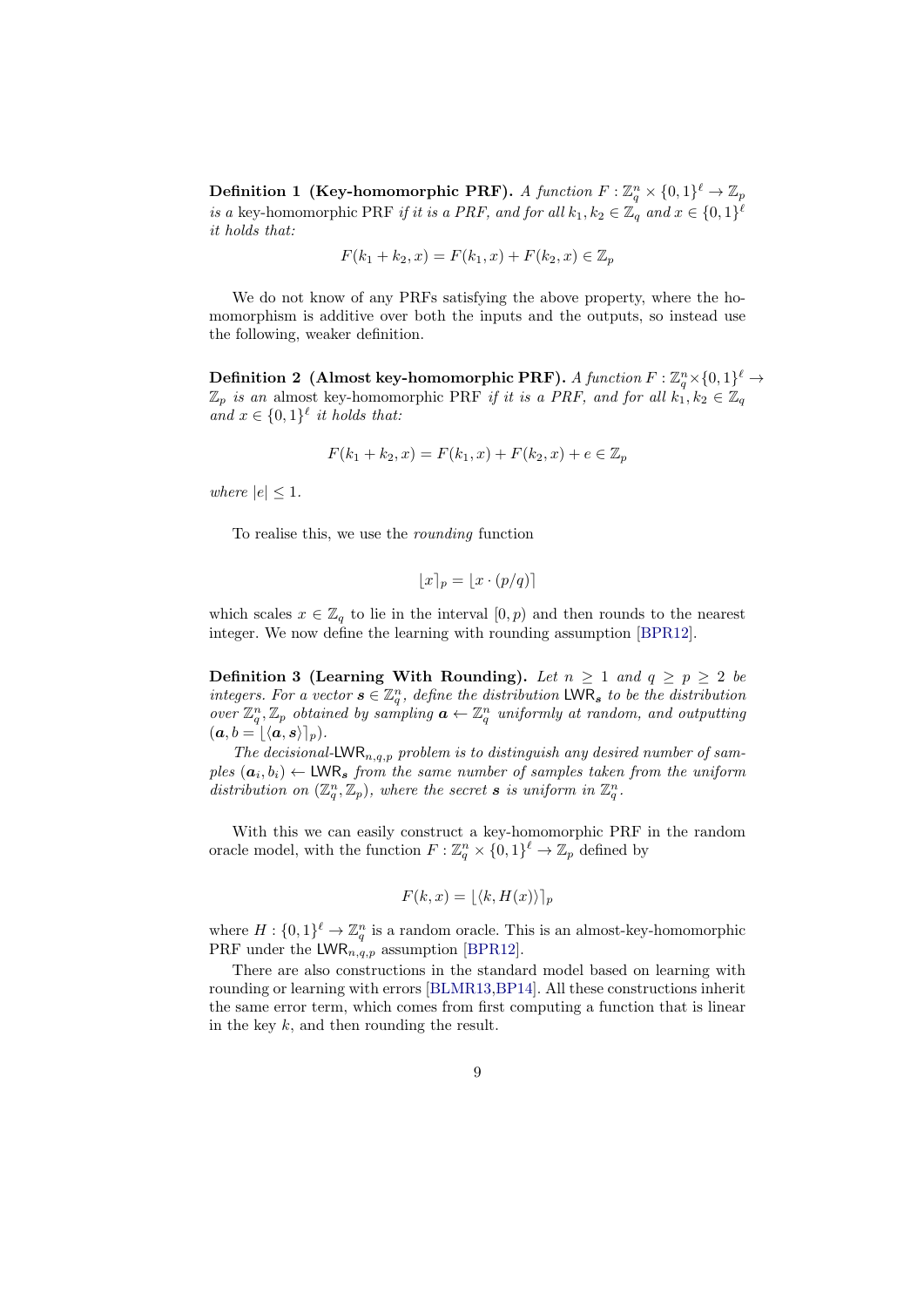Can we Remove the Homomorphism Error? Applications such as distributed PRFs can work around the error term by suitably rounding the output [\[BLMR13\]](#page-27-7). However, in some applications, particularly those in this work, it would be very useful to have a noise-free PRF satisfying Definition [1.](#page-7-0) Two previous works  $[BV15,BFP+15]$  $[BV15,BFP+15]$  $[BV15,BFP+15]$  claimed that their LWE-based constructions can achieve a slightly weaker notion, where it is computationally hard for an adversary to come up with a query  $x$  that violates key-homomorphism. Unfortunately, these claims are not correct,<sup>[3](#page-9-0)</sup> and it seems difficult to modify these PRFs to satisfy this.

To see why the error seems to be inherent in these PRFs, consider an experiment where we sample random values  $r_1, r_2 \leftarrow \mathbb{Z}_q$ , and then test whether  $\lfloor r_1+r_2 \rfloor_p = \lfloor r_1 \rfloor_p + \lfloor r_2 \rfloor_p$ . This gives us the same result as testing for homomorphism error in  $F$ , since  $H$  is a random oracle and the two keys are random.<sup>[4](#page-9-1)</sup> Let  $x_1 = [r_1]_p, x_2 = [r_2]_p$  and define the relevant fractional components  $e_1 = r_1 \cdot p/q$ (mod 1),  $e_2 = r_2 \cdot p/q$  (mod 1), where the reduction modulo 1 is mapped to the interval  $[-1/2, 1/2)$ . If p divides q then it holds that  $e_1, e_2$  are uniformly random in the set  $[-1/2, 1/2) \cap (p/q)\mathbb{Z}$ .

If there is no homomorphism error then we have

$$
[e_1 + e_2] = [e_1] + [e_2]
$$

Clearly when  $e_1 > 0$  there will be no error as long as  $e_2 \leq 0$ . Similarly, when  $e_2 \geq 0$  and  $e_1 \leq 0$  there is no error. These two error-free possibilities cover approximately half of the space of possible choices of  $(e_1, e_2) \in [-1/2, 1/2)^2$ . For the remaining cases, if we condition on  $e_1 \geq 0$  and  $e_2 > 0$  then there will be an error whenever  $e_1 + e_2 \geq 1/2$ , which happens with probability around  $1/2$ . Symmetrically, in the remaining case of  $e_2 \geq 0$  and  $e_1 > 0$  the error probability is around 1/2, and combining these cases we get an overall error probability of approximately  $1/4$ . The exact error rate depends on whether p divides q and if  $q/p$  is even or not, but is nevertheless always close to 1/4.

## <span id="page-9-2"></span>3 OT Extension Protocol

We now describe our main protocol for extending oblivious transfer.

### 3.1 Setup Functionality

We use the setup functionality  $\mathcal{F}_{\Delta-\text{ROT}}$ , shown in Fig. [1,](#page-10-0) to implement the base OTs in our main protocol. This functionality creates k random, correlated OTs over an abelian group G (in our protocol we instantiate this with  $\mathbb{G} = \mathbb{Z}_q$ ) where

<span id="page-9-0"></span><sup>3</sup> We have confirmed this through personal communication with an author of  $[BFP<sup>+</sup>15]$  $[BFP<sup>+</sup>15]$ . This does not affect the main results of that work or  $[BV15]$ .

<span id="page-9-1"></span> $^4$  This method also applies to known standard model KH-PRFs based on LWE, as these constructions all have the form  $F(k, x) = [L_x(k)]_p$  for some linear function  $L_x: \mathbb{Z}_q^n \to \mathbb{Z}_q.$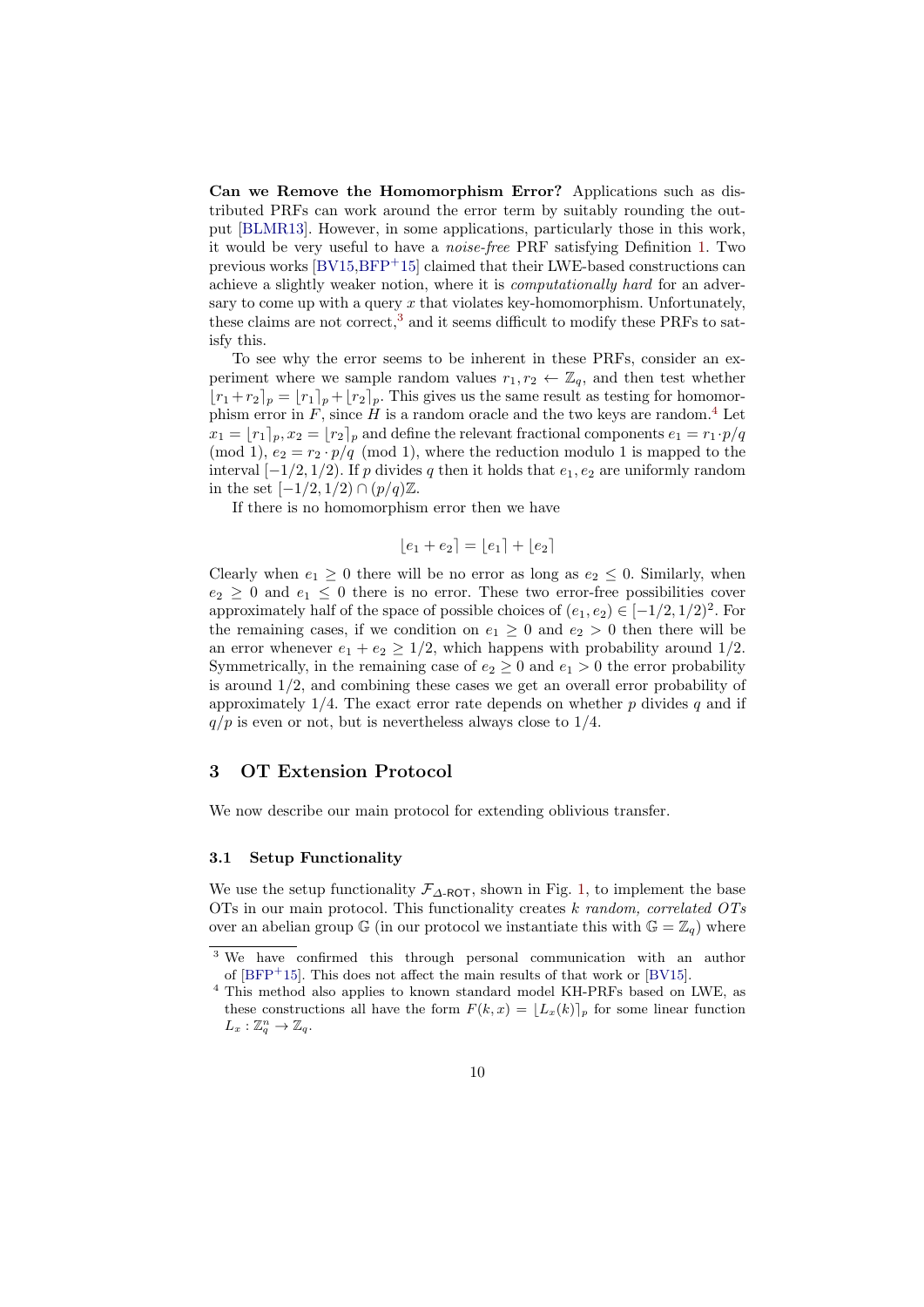the sender inputs  $\Delta \in \mathbb{G}^n$  and obtains messages of the form  $(b_i, b_i + \Delta)$  for randomly sampled  $b_i \in \mathbb{G}^n$ . The receiver inputs the choice bits  $s_i \in \{0,1\}$  in a setup phase, and during the correlated OT phase it learns  $a_i$ , which is either  $b_i$ or  $b_i + \Delta$ , depending on  $s_i$ . This  $\Delta$ -OT stage of the functionality also allows a corrupt sender to attempt to guess (a subset of) the bits  $s_i$ , but if the guess fails then the functionality aborts. This leakage is necessary so that we can efficiently implement  $\mathcal{F}_{\Delta-\text{ROT}}$ , using the protocol we give in Section [4.](#page-19-0)

 $\mathcal{F}_{\Delta\text{-ROT}}$  also includes a **Chosen OTs** command, which further extends the base OTs on chosen (but not necessarily correlated) inputs from the sender, using the same choice bits from the receiver.

# Functionality  $\mathcal{F}^{n,k,\mathbb{G}}_{\Delta\text{-ROT}}$

Parameters:  $n$ , the length;  $k$ , the number of OTs;  $\mathbb{G}$ , a finite, additive abelian group. Initialize: On receiving  $(sid, \text{init}, s_1, \ldots, s_k)$  from  $P_A$ , where  $s_i \in \{0, 1\}$ , and (sid, init) from  $P_B$ , store  $\{s_i\}_i$  and ignore any subsequent (sid, init) messages.  $\Delta$ -OTs: On input (sid, correlated,  $\Delta$ ) from  $P_B$ , where  $\Delta \in \mathbb{G}^n$ , send (sid, correlated) to  $P_A$  and do the following. 1. Sample  $b_i \leftarrow \mathbb{G}^n$ , for  $i \in [k]$ . If  $P_B$  is corrupted, instead receive  $b_i$  from A. 2. Compute  $a_i = b_i + s_i \cdot \Delta$ 3. If  $P_A$  is corrupted, receive  $a_i \in \mathbb{G}^n$  from A and recompute  $b_i = a_i - s_i \cdot \Delta$ . 4. If  $P_B$  is corrupted, wait for A to input a message (guess, S), where S efficiently describes a subset of  $\{0,1\}^k$ . If  $(s_1,\ldots,s_k) \in S$  then send (success) to A. Otherwise, send  $\perp$  to both parties and terminate. 5. Output  $a_i$  to  $P_A$  and  $b_i$  to  $P_B$ . Chosen OTs: On input  $P_B^0, u_i^1 \}_{i=1}^k$  from  $P_B$ , and  $(id, \text{chosen}, B)$  from  $P_A$ , where  $u_i^0, u_i^1 \in [0, B-1]$ , send  $(sid, \text{chosen}, (u_i^{s_i})_{i=1}^k)$ to PA.

<span id="page-10-0"></span>Fig. 1. Extended correlated random oblivious transfer functionality over a group G

### 3.2 Random OT Protocol

The functionality we implement is shown in Fig. [2.](#page-11-0) This produces a batch of  $m \cdot \ell$  random OTs at once, consisting of m sets of random 1-out-of- $p_i$  OTs, for each  $i = 1, \ldots, \ell$ , where  $p_i$  is the *i*-th prime and  $\ell$  is a parameter of the protocol. Let  $P_\ell = 2 \cdot 3 \cdot 5 \cdots p_\ell$  be the product of the first  $\ell$  primes.

The protocol, shown in Fig. [3,](#page-12-0) starts with a setup phase where the parties perform k correlated OTs using  $\mathcal{F}_{\Delta\text{-ROT}}$  over  $\mathbb{Z}_q^n$ , where n is the key length of the almost-key-homomorphic PRF  $F: \mathbb{Z}_q^n \times \{0,1\}^k \to \mathbb{Z}_{P_\ell}$ . After this phase,  $P_R$  holds random values  $r, b_i \in \mathbb{Z}_q^n$ , whilst  $P_S$  holds random  $s_i \in \{0,1\}$  and  $a_i = b_i + s_i \cdot r$ , for  $i = 1, \ldots, k$ .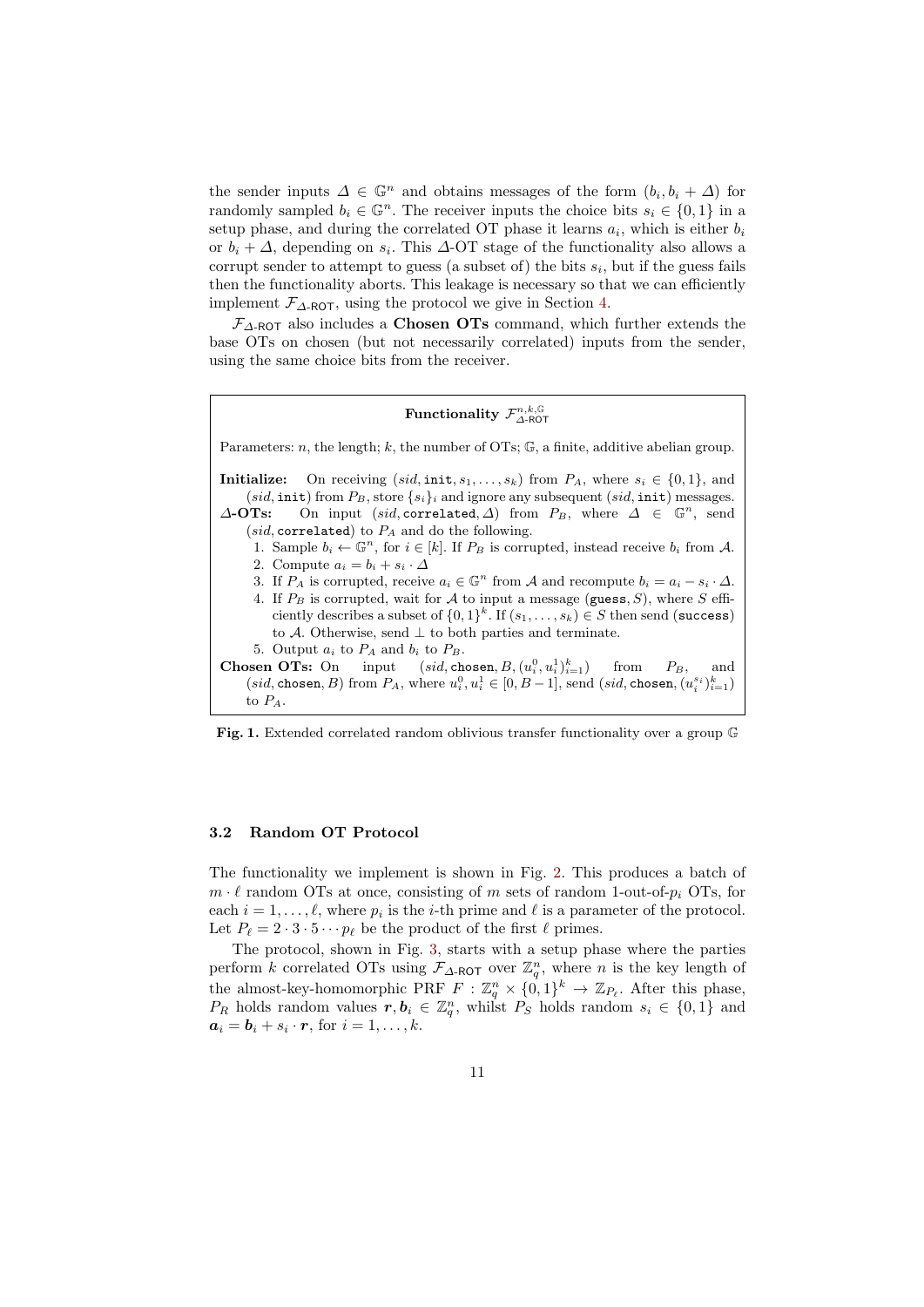# $\operatorname{Functionality}\,\mathcal{F}^{m,\ell,k}_{p_i\text{-ROT}}$

After receiving a message (send) from  $P_S$  and (receive) from  $P_R$ , ignore all other messages from both parties and do as follows:

- 1. Sample choices  $c_1^i, \ldots, c_m^i \leftarrow \mathbb{Z}_{p_i}$ , for  $i \in [\ell]$ . If  $P_R$  is corrupted, instead receive  $c_i^i \in \mathbb{Z}_{p_i}$  from A.  $j \in \mathbb{Z}_{p_i}$
- 2. For each  $j \in [m]$ , sample  $\sum_i p_i$  sets of strings  $(y_j^{i,0}, \ldots, y_j^{i,p_i-1})_{i=1}^{\ell}$ , where each  $y_j^{i,c} \leftarrow \{0,1\}^k.$
- 3. Output  $(y_j^{i,0}, \ldots, y_j^{i,p_i-1})$  to  $P_S$  and  $(c_j^i, y_j^{i,c_i^j})$  to  $P_R$ , for  $i \in [\ell]$  and  $j \in [m]$ .

<span id="page-11-0"></span>**Fig. 2.** Functionality for m sets of random  $\{1\text{-out-of-}p_i\}_{i=1}^{\ell}$  OTs on k-bit strings

In the OT extension phase, the parties expand the base OTs using  $F$ , such that the key-homomorphic property of  $F$  preserves the correlation between  $\boldsymbol{a}$ and **, except for a small additive error. We have:** 

$$
F(\boldsymbol{a}_i, j) = F(\boldsymbol{b}_i + s_i \cdot \boldsymbol{r}, j) = F(\boldsymbol{b}_i, j) + s_i \cdot (F(\boldsymbol{r}, j) + e_i)
$$

where  $|e_i| \leq 1$  (note that  $e_i$  depends on j, but we often omit the subscript-j to simplify notation).

Since  $P_R$  knows both  $b_i$  and  $r$ , it can compute  $e_i$ , and then use the base OTs to obliviously transfer either  $u_i + e_i$  (if  $s_i = 1$ ) or  $u_i$  (if  $s_i = 1$ ) to  $P_S$ , where  $u_i$ is a uniformly random value in  $\{0, \ldots, B-1\}$ , and B is superpolynomial in the security parameter so that  $u_i$  statistically masks  $e_i$ .

After step [2f,](#page-12-1) if  $u_i + e_i \notin \{-1, B\}$  then we have:

$$
q_i = q'_i - v_i = t'_i + s_i \cdot (x_j + e_i) - u_i - s_i \cdot e_i
$$

$$
= t'_i - u_i + s_i \cdot x_j
$$

$$
= t_i + s_i \cdot x_j \pmod{P_\ell}
$$

For each  $j \in [m+1]$ , these k sets of correlated OTs are then placed into vectors  $q_j$  and  $t_j$ , which satisfy  $q_j = t_j + x_j \cdot s$ . To convert these into random 1-out-of- $p_i$ OTs, for  $i = 1, \ldots, \ell$ , each  $t_j$  is reduced modulo  $p_i$  and then hashed with the random oracle to produce the receiver's output string. The c-th output of the sender, for  $c \in \{0, \ldots, p_i - 1\}$ , in the  $(i, j)$ -th OT is defined as:

$$
H(\boldsymbol{q}_j - c \cdot \boldsymbol{s} \bmod p_i) = H(\boldsymbol{t}_j + (x_j - c) \cdot \boldsymbol{s} \bmod p_i)
$$

which for  $c = x_j$  is equal to the receiver's output, as required. The sender's other outputs are computationally hidden to the receiver, since to compute them it would have to query  $q_j - x' \cdot s \mod p_i$  to the random oracle for some  $x' \neq x_j$ , but this requires guessing s.

The only opportunity for a malicious receiver to misbehave in the protocol is when sending the  $(u_i, u_i + e_i)$  values to the base OT functionality, to correct the errors. The consistency check phase prevents this, by opening a random linear combination of the correlated OTs and checking that the linear relation still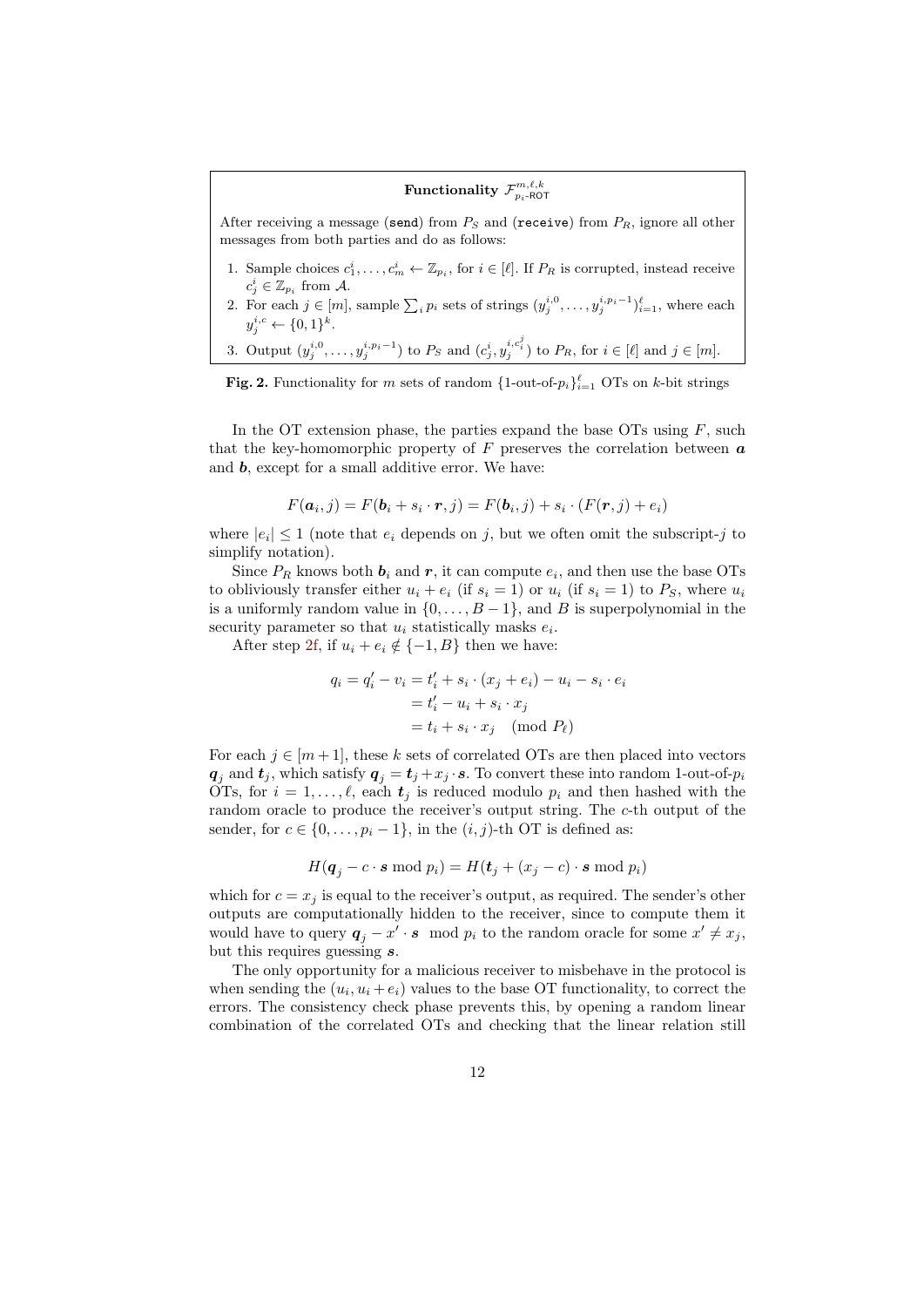# <span id="page-12-1"></span> $\mathrm{Protocol}\,\, \varPi^{m,\ell,k}_{p_i\text{-ROT}}$ Let  $F: \mathbb{Z}_q^n \times \{0,1\}^k \to \mathbb{Z}_{P_\ell}$  be an almost-key-homomorphic PRF. Let  $H: \{0,1\}^* \to \{0,1\}^k$  be a random oracle and  $G: \{0,1\}^k \to \mathbb{Z}_{P_\ell}^m$  be a PRG. 1. Setup phase. (a)  $P_S$  samples  $s_1, \ldots, s_k \leftarrow \{0, 1\}$ , and  $P_R$  samples  $r \leftarrow \mathbb{Z}_q^n$ (b) Both parties initialize  $\mathcal{F}_{\Delta-\text{ROT}}^{n,k,\mathbb{Z}_q}$ , where  $P_S$  inputs  $(s_1,\ldots,s_k)$ .  $P_R$  then calls the functionality again with input (correlated,  $r$ ). (c)  $P_R$  receives  $\mathbf{b}_1, \ldots, \mathbf{b}_k$  and  $P_S$  receives  $\mathbf{a}_1, \ldots, \mathbf{a}_k$  such that  $\mathbf{a}_i = \mathbf{b}_i + s_i \cdot \mathbf{r}$ . 2. Extension ph[a](#page-12-2)se.<sup>*a*</sup>  $P_S$  initializes a zero matrix  $\mathbf{Q} \in \mathbb{Z}_{P_\ell}^{k \times (m+1)}$ .  $P_R$  initializes a zero matrix  $\mathbf{T} \in \mathbb{Z}_{P_\ell}^{k \times (m+1)}$ , and a vector  $\boldsymbol{x} \in \mathbb{Z}_{P_\ell}^{m+1}$ . For each  $j \in [m+1]$ : (a)  $P_S$  computes  $q'_i = F(\boldsymbol{a}_i, j) \in \mathbb{Z}_{P_\ell}$ , for  $i \in [k]$ (b)  $P_R$  computes  $t'_i = F(\mathbf{b}_i, j), x_j = F(\mathbf{r}, j) \in \mathbb{Z}_{P_\ell}$ (c)  $P_R$  computes the errors  $e_i = F(\mathbf{b}_i + \mathbf{r}, j) - t'_i - x_j \in \{0, 1\}, \text{ for } i \in [k]$ and samples  $u_i \leftarrow [0, B - 1]$ (d)  $P_R$  calls  $\mathcal{F}_{\Delta\text{-ROT}}^{n,k,\mathbb{Z}_q}$  on input (chosen,  $B,(u_i,u_i+e_i \bmod B))$ (e)  $P_S$  receives  $v_i = u_i + s_i \cdot e_i \mod B$  from  $\mathcal{F}_{\Delta\text{-ROT}}^{n,k,\mathbb{Z}_q}$ (f)  $P_S$  defines  $q_i = q'_i - v_i$ , and  $P_R$  defines  $t_i = t'_i - u_i$ It should now hold that  $q_i = t_i + s_i \cdot x_j \mod P_\ell$ (g)  $P_S$  stores  $\mathbf{q}_j = (q_1, \ldots, q_k)$  in column j of the matrix **Q**. (h)  $P_R$  stores  $t_j = (t_1, \ldots, t_k)$  in column j of **T**, and  $x_j$  in entry j of the vector  $\boldsymbol{x}$ . 3. Consistency check. (a)  $P_S$  samples a seed  $\sigma \leftarrow \{0,1\}^k$  and sends this to  $P_R$ (b) Both parties compute  $\alpha = (G(\sigma) \| 1)$ . (c)  $P_R$  computes and sends  $\tilde{\boldsymbol{t}} = \mathbf{T}\boldsymbol{\alpha}, \quad \tilde{x} = \boldsymbol{x}^\top \boldsymbol{\alpha}$ (d)  $P_S$  checks that  $\mathbf{Q}\alpha = \tilde{\boldsymbol{t}} + \tilde{x}\boldsymbol{s}$ 4. Output:  $P_S$  samples a seed  $\rho \leftarrow \{0,1\}^k$  and sends this to  $P_R$ . The parties then compute their outputs as follows: –  $P_S$  outputs, for  $j \in [m]$  and  $i \in [\ell]$ :  $H(i, \rho, \mathbf{q}_j^i), H(i, \rho, \mathbf{q}_j^i - \mathbf{s}), \dots, H(i, \rho, \mathbf{q}_j^i - (p_i - 1) \cdot \mathbf{s}), \text{ where } \mathbf{q}_j^i = \mathbf{q}_j \text{ mod } p_i$ –  $P_R$  outputs, for  $j \in [m]$  and  $i \in [\ell]:$  $x_j^i, H(i,\rho,\boldsymbol{t}_j^i$  $j^{i}_{j}), \text{ where } x^{i}_{j} = x_{j} \text{ mod } p_{i}, \quad \boldsymbol{t}^{i}_{j} = \boldsymbol{t}_{j} \text{ mod } p_{i}$ <sup>a</sup> Steps 2–4 can be iterated by maintaining  $j$  as a counter.

### <span id="page-12-2"></span><span id="page-12-0"></span>Fig. 3. Random 1-out-of- $p_i$  OT extension protocol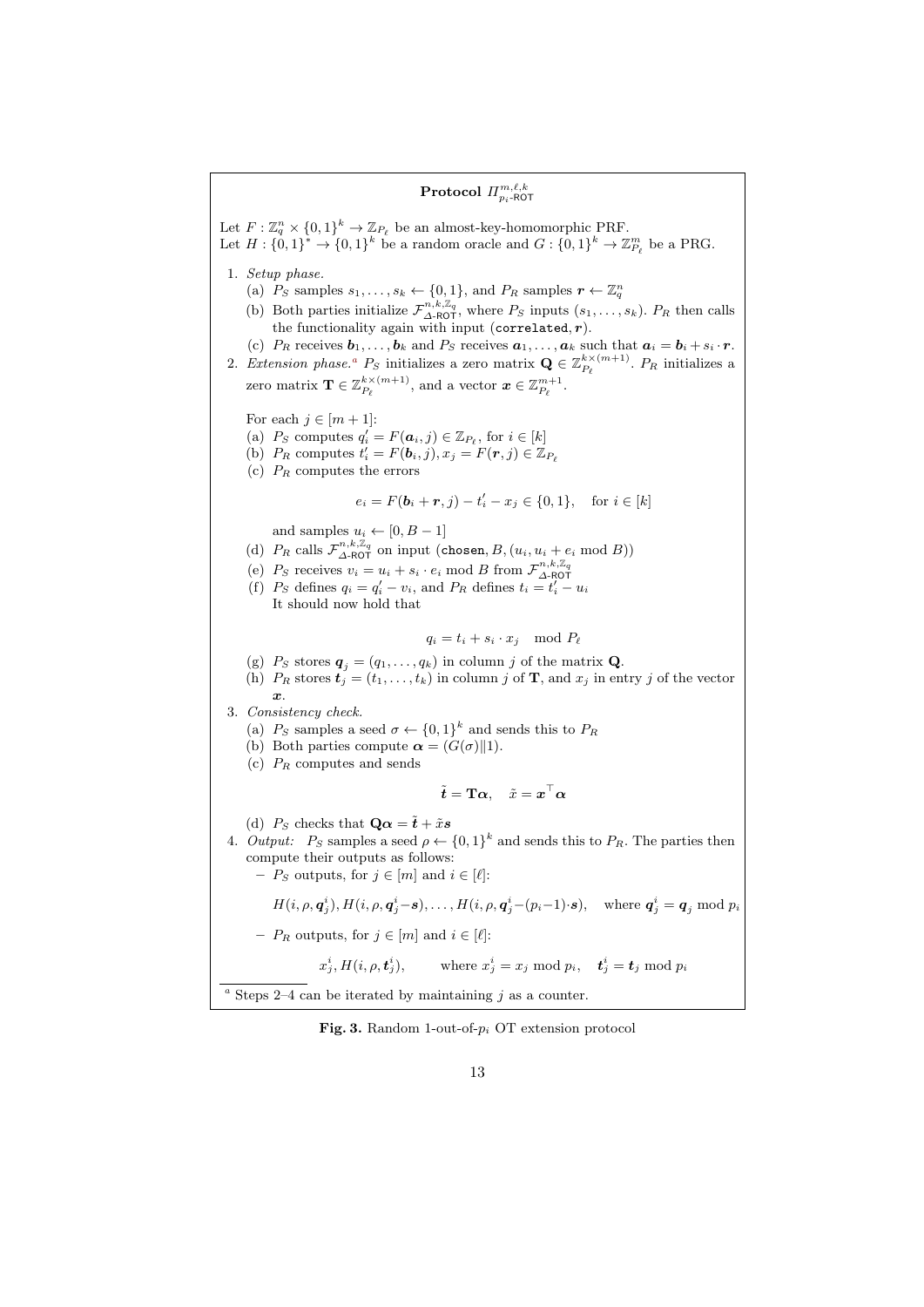holds. We must then discard the  $(m+1)$ -th set of OTs so that the opened values do not reveal anything about the receiver's outputs. This check allows a corrupt receiver to attempt to guess a few of the  $s_i$  bits by cheating in only a few OT instances. However, this is exactly the same behaviour that is already allowed by the  $\mathcal{F}_{\Delta\text{-ROT}}$  functionality for the base OTs. It does not pose a problem for security because in the output phase  $s$  is put through a random oracle, and the whole of s must be guessed to break security.

### 3.3 Security

**Theorem 1.** Let  $B = \Theta(2^{\lambda})$ ,  $\ell = \Omega(k\lambda)$ , F be an almost key-homomorphic PRF and H be a random oracle. Then protocol  $\Pi_{p_i\text{-}\mathsf{ROT}}^{m,\ell,k}$  securely realises the functionality  $\mathcal{F}^{m,\ell,k}_{p_i\text{-ROT}}$  with static security in the  $\mathcal{F}^{n,\vec{k},\mathbb{Z}_q}_{\Delta\text{-ROT}}$ -hybrid model.

We prove this by considering separately the cases of a corrupt sender and a corrupt receiver. Security when both parties are honest, or both corrupt, is straightforward.

Corrupt sender. This is the simpler of the two cases. We construct an idealworld simulator,  $S_S$ , shown in Fig. [4.](#page-14-0) The simulator uses random values to simulate the  $v_i$  messages sent to  $P_S$  during the OT extension phase, then samples  $\tilde{x}$  at random to respond to the consistency check, computing  $\tilde{t}$  such that the check will always pass. The random oracle queries are responded to using knowledge of the sender's bits  $s$  from the setup phase, so as to be consistent with the random sender messages obtained from  $\mathcal{F}_{p_i-ROT}$ . All other queries are responded honestly, at random. The security of the protocol against a corrupt sender rests on two key points: (1)  $B = \Theta(2^{\lambda})$ , so that  $u_i + e_i$  statistically masks the errors  $e_i$  in the protocol, and (2) The security of the key-homomorphic PRF, which implies the  $x_i$  outputs of the honest receiver are pseudorandom, and also the simulated  $\tilde{x}$  is indistinguishable from the real value in the protocol.

**Lemma 1.** For every adversary A who corrupts  $P_S$ , and for every environment Z, it holds that

$$
\mathsf{IDEAL}_{\mathcal{F}_{p_i\text{-ROT}},\mathcal{S}_S,\mathcal{Z}} \overset{\text{c}}{\approx} \mathsf{HYBRID}_{\varPi_{p_i\text{-ROT}},\mathcal{A},\mathcal{Z}}^{\mathcal{F}_{\Delta\text{-ROT}}}
$$

**Proof.** Recall that as well as seeing the view of  $A$  during the protocol execution, the environment  $\mathcal Z$  learns the outputs of both parties. We prove security by defining a sequence of hybrid executions, where  $H_0$  is defined to be the ideal process and each successive hybrid modifies the previous execution in some way.

**Hybrid**  $H_1$ : Instead of sampling  $v_i$  at random,  $S_S$  sends  $v_i = u_i + s_i \cdot e_i \mod B$ , where  $u_i \leftarrow [0, B - 1]$  and  $e_i$  is computed as in the protocol, using randomly sampled  $\boldsymbol{r} \in \mathbb{Z}_q^n$  and  $\boldsymbol{b}_i := \boldsymbol{a}_i - s_i \cdot \boldsymbol{r}$ .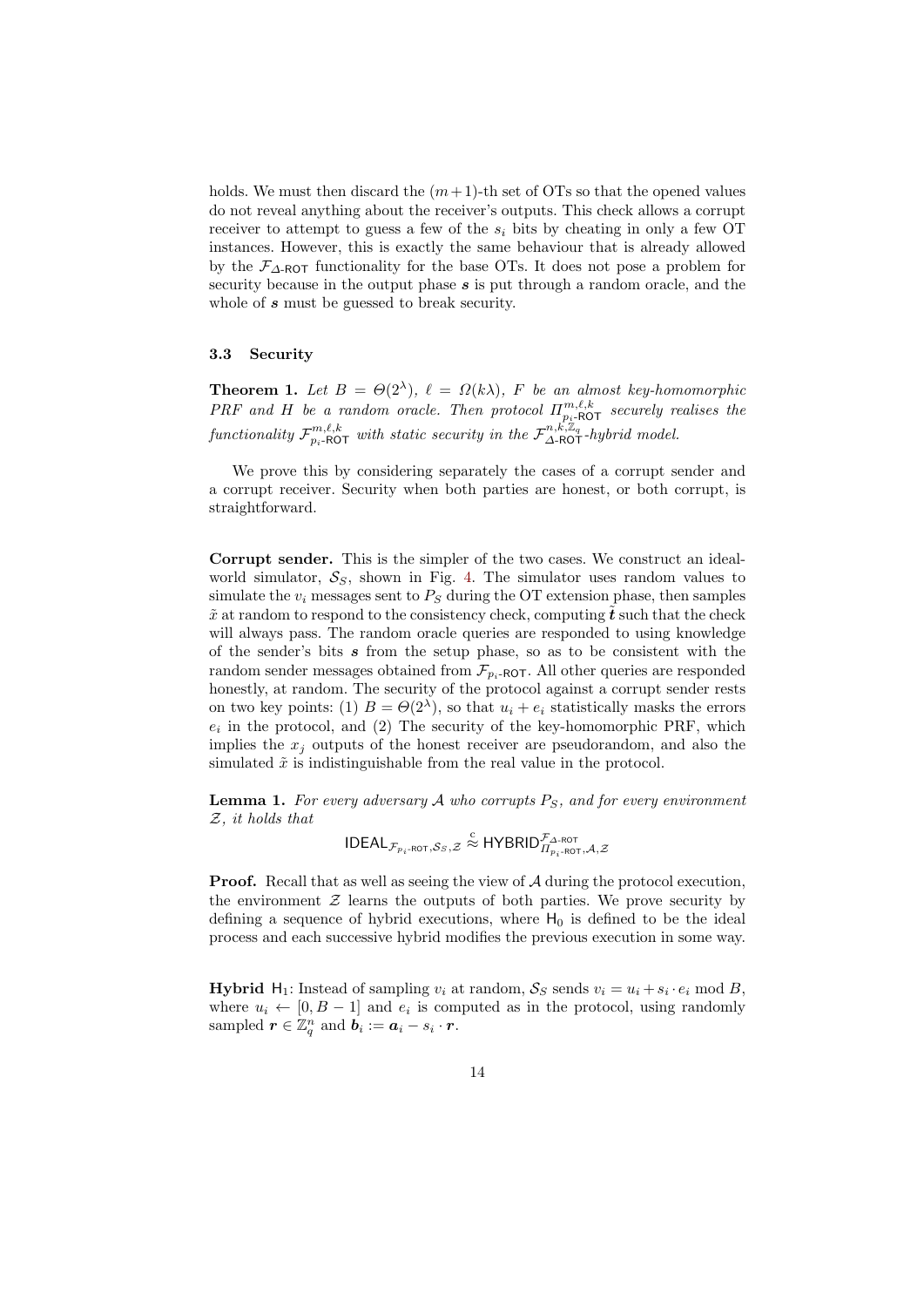#### Simulator  $S_S$

- 1. Setup phase. Ss receives  $\mathbf{s} = (s_1, \ldots, s_k) \in \{0,1\}^k$  and  $\mathbf{a}_1, \ldots, \mathbf{a}_k \in \mathbb{Z}_q^n$  from the corrupt sender, as input to  $\mathcal{F}_{\Delta-\text{ROT}}^{n,k,\mathbb{Z}_q}$ .
- 2. Extension phase.
	- (a) For each  $j \in [m+1]$  and  $i \in [k]$ , whenever  $S_S$  receives a message (chosen, B) from A (as input to  $\mathcal{F}_{\Delta\text{-ROT}}^{n,k,\mathbb{Z}_q}$ ), sample a random value  $v_{i,j} \in [0,B-1]$  and return this to A.
	- (b) Compute the matrix  $\mathbf{Q}$  as  $P_S$  should in the protocol, using knowledge of  $a_i$  and  $v_{i,j}$ .
	- (c) Call the functionality  $\mathcal{F}_{p_i\text{-ROT}}$  to obtain the sender's outputs  $y_j^i$  $(y_j^i[1], \ldots, y_j^i[p_i]),$  for  $i \in [\ell]$  and  $j \in [m]$ .
- 3. Consistency check. After receiving the seed  $\sigma$  from A, compute  $\alpha = (G(\sigma)||1)$ , then send  $\tilde{x} \leftarrow \mathbb{Z}_{P_\ell}$  and  $\tilde{t} = \mathbf{Q}\alpha - \hat{x}\mathbf{s}$  to A.
- 4. Output/Random Oracle Queries. Receive the seed  $\rho$  from A, and whenever a query of the form  $(i, \rho, \mathbf{q}_j^i-c \cdot \mathbf{s})$  is sent to the random oracle H, for  $c \in [0, p_i-1]$ , respond with  $y_j^i[c]$ .

<span id="page-14-0"></span>Fig. 4. Simulator for a corrupted sender

**Hybrid** H<sub>2</sub>: Instead of sampling  $\tilde{x}$  at random, let  $x_1, \ldots, x_m$  be the outputs of the honest receiver (from  $\mathcal{F}_{p_i-ROT}$ ), and sample  $x_{m+1} \leftarrow \mathbb{Z}_{P_\ell}$ .  $\mathcal{S}_S$  then sends  $\tilde{x} = \boldsymbol{x}^\top \boldsymbol{\alpha}.$ 

**Hybrid** H<sub>3</sub>: This is defined the same as H<sub>2</sub>, except the random choices  $x_1, \ldots, x_{m+1}$ are replaced with values computed from the key-homomorphic PRF as  $x_i$  =  $F(r, j)$ , using the previously sampled r.

Note that all of the simulated messages in the final hybrid,  $H_3$ , are identically distributed to messages sent in the real execution, and the outputs of the sender and receiver are computed exactly as in the protocol as outputs of the random oracle H and PRF F, respectively. Therefore,  $H_3 \equiv HYBRID$ .

Hybrids  $H_0$  and  $H_1$  are identically distributed as long as  $u_i + s_i \cdot e_i \notin \{-1, B\}$ , since  $e_i \in \{0, \pm 1\}$ . If the reduction modulo B overflows then Z could distinguish because the outputs in  $H_1$  will be incorrect. This occurs with probability at most  $2/B$  for each i, so when  $B = \Omega(2^{\lambda})$  we have  $H_0 \stackrel{s}{\approx} H_1$ .

In hybrid  $H_2$ , the value  $\tilde{x}$  is masked by  $x_{m+1}$  so is uniformly random in the view of Z. Therefore,  $H_1 \equiv H_2$ .

Hybrids  $H_2$  and  $H_3$  are computationally indistinguishable, by a standard reduction to the key-homomorphic PRF, since  $r$  is uniformly random and not seen by the environment, so the  $x_i$  values are pseudorandom. This completes the claim that IDEAL  $\stackrel{c}{\approx}$  HYBRID.

**Corrupt receiver.** The simulator  $S_R$ , given in Fig. [5,](#page-15-0) essentially runs an internal copy of the sender and honestly generates messages as  $P<sub>S</sub>$  would. The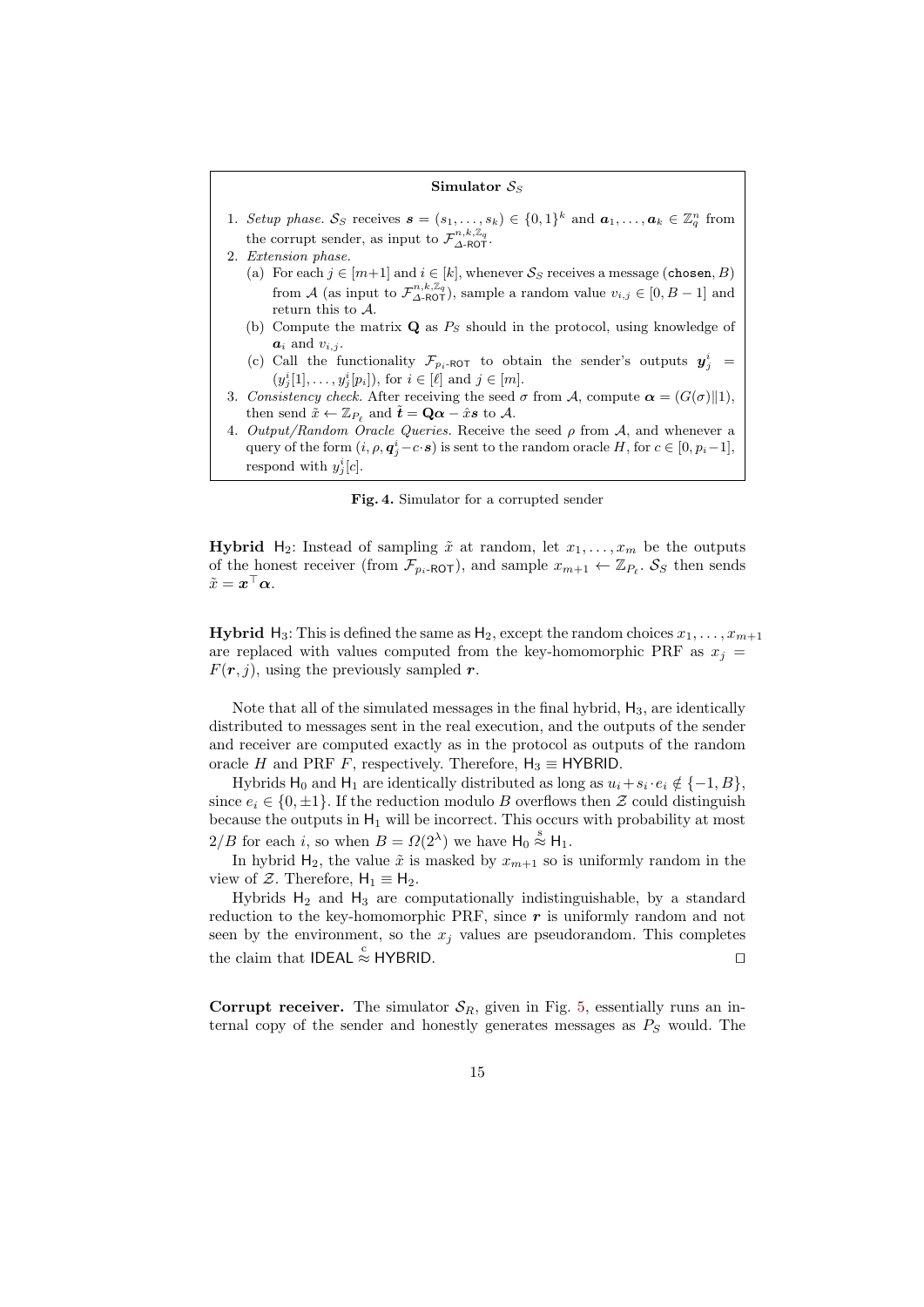#### Simulator  $S_R$

- 1. Setup phase.  $S_R$  receives r and  $b_1, \ldots, b_k$  from the corrupt receiver, as input to  $\mathcal{F}_{\Delta-\text{ROT}}^{n,k,\mathbb{Z}_q}$ . It then samples  $s \leftarrow \{0,1\}^k$  and defines  $a_i = b_i + s_i r$ . For any key query guess submitted by A to  $\mathcal{F}_{\Delta-\text{ROT}}^{n,k,\mathbb{Z}_q}$ , S responds according to the secret  $s$ . If any guess is unsuccessful,  $S$  aborts. 2. Extension phase. (a) S waits for  $P_R$  to send a message of the form (chosen,  $B, u_i, u'_i$ ) as input to  $\mathcal{F}_{\Delta\text{-ROT}}^{n,k,\mathbb{Z}_q}$ . S then defines  $e'_i = u'_i - u_i \mod B$  and  $v_i = u_i + s_i \cdot e'_i$ . (b) S computes  $q_i$  as an honest sender would, and defines the matrix Q. 3. Consistency Check. (a) S samples  $\sigma \leftarrow \{0,1\}^k$  and sends this to  $P_R$ .
	- (b) S receives  $\tilde{t}, \tilde{x}$  and checks that  $\mathbf{Q}\alpha = \tilde{t} + \tilde{x}\mathbf{s}$ . If the check fails, abort.
	- (c) Extract the inputs  $x'_j$  using Proposition [1.](#page-16-0)
- <span id="page-15-2"></span>(d) Call  $\mathcal{F}_{p_i\text{-ROT}}$  and send the choices  $\{x'_j \text{ mod } p_i\}_{i \in [\ell]},$  for  $j \in [m]$ . Receive back the OT outputs  $y_j^i$ , for  $i \in [\ell], j \in [m]$ .
- 4. Output phase/Random Oracle Queries. S sends a random seed  $\rho \leftarrow \{0,1\}^k$ , and responds to the random oracle queries as follows:
	- (a) If a query is  $(i, \rho, (\mathbf{q}_j x'_j \mathbf{s}) \mod p_i)$  for some  $i \in [\ell], j \in [m]$  then respond with  $y_j^i$ . Otherwise, respond at random (consistent with previous queries).

<span id="page-15-0"></span>

main challenge is to extract the inputs of the corrupt  $P_R$ , and also show that  $Z$  cannot query the random oracle  $H$  on a value corresponding to one of the sender's random outputs that was not chosen by the receiver.

We use the following technical lemma to analyse the soundness of the consistency check when taking random linear combinations over the ring  $\mathbb{Z}_{P_\ell}$ .

<span id="page-15-1"></span>Lemma 2. Let  $\mathbf{E} \in \mathbb{Z}_{P_a}^{k \times (m+1)}$  $P_{\ell}^{k \times (m+1)}$ . Suppose that every column  $e_i$  of **E** satisfies  $||e_i||_{\infty} \leq B$ , and further that there is at least one column not in span(1). Then,

$$
\Pr_{\mathbf{\alpha} \leftarrow \mathbb{Z}_{P_{\ell}}^m \times \{1\}}[\mathbf{E}\mathbf{\alpha} \in \mathrm{span}(\mathbf{1})] \leq 2B/P_{\ell}
$$

**Proof.** From the assumption that at least one column of  $\mathbf{E}$  not in span(1), there exist two rows  $a, b$  of **E** with  $a \neq b$ . If  $E\alpha \in \text{span}(1)$  then  $\langle a, \alpha \rangle = \langle b, \alpha \rangle$ and so  $\langle a - b, \alpha \rangle = 0$ . Let  $d = a - b$ , and j be an index where  $d_i \neq 0$ . Then  $\langle \mathbf{d}, \boldsymbol{\alpha} \rangle = 0$  if and only if  $d_j \alpha_j = -\sum_{i \neq j} d_i \alpha_i$ .

First consider the case that  $j \neq m + 1$ , so  $\alpha_j$  is uniform in  $\mathbb{Z}_{P_\ell}$ . For any fixed choice of  $d_i$ , the number of distinct possibilities for  $d_i\alpha_j$  mod  $P_\ell$  is given by the order of  $\tilde{d}_j$  in the additive group  $\mathbb{Z}_{P_\ell}$ , which equals  $P_\ell / \gcd(d_j, P_\ell)$ . Since  $|a_j|, |b_j| \leq B$ , we have  $d_j \in [0, 2B] \cup [P_\ell - 2B, P_\ell - 1]$ , from which it follows that  $gcd(d_j, P_\ell) \leq 2B$ . Therefore, since  $\alpha_j$  is random and independent of  $\sum_{i \neq j} \alpha_i d_i$ , we have that  $Pr[\langle d, \alpha \rangle = 0] \leq 2B/P_{\ell}$ .

On the other hand, if  $j = m + 1$  then  $\alpha_j = 1$ . But this means  $d_j =$  $-\sum_{i\neq j} d_i\alpha_i$ , and because  $d_j \neq 0$  there must be another index j' with  $d_{j'} \neq 0$ . We then apply the previous argument on  $j'$  to obtain the same probability.  $\Box$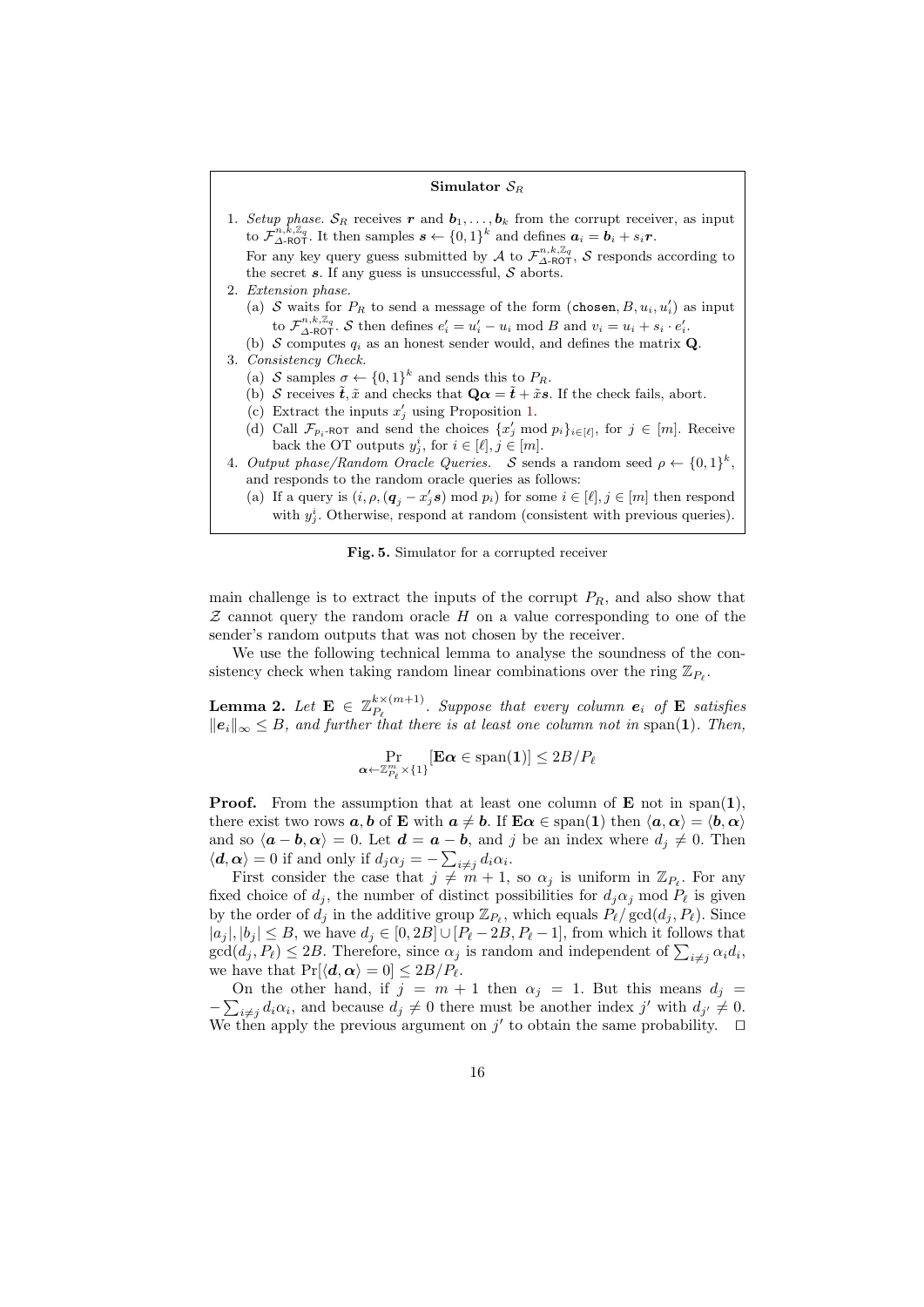If  $\alpha$  is sampled using a PRG with a public seed, instead of uniformly at random, the previous statement still holds except with negligible probability.

<span id="page-16-1"></span>**Lemma 3.** Let **E** be as in Lemma [2](#page-15-1) and let  $G: \{0,1\}^k \to \mathbb{Z}_{P_\ell}^m \times \{1\}$  be a PRG. Then,

$$
\Pr_{\sigma \leftarrow \{0,1\}^k}[\mathbf{E}\alpha \in \mathrm{span}(\mathbf{1}) : \alpha = G(\sigma)] \leq 2B/P_{\ell} + \mathsf{negl}(k)
$$

**Proof.** Define a distinguisher, D, for the PRG G, which on input a challenge  $\alpha$ , outputs 1 if  $\mathbf{E}\alpha \in \text{span}(\mathbf{1})$  and 0 otherwise. From Lemma [2](#page-15-1) we know that  $Pr[D = 1]$  given that  $\alpha$  is uniformly random is  $\leq 2B/P_{\ell}$ . On the other hand, the advantage of D is negl(k), so if  $\alpha$  is an output of G then it must be that D outputs 1 with probability at most  $2B/P_\ell + \mathsf{negl}(k)$ .

We now show indistinguishability of the simulation.

**Lemma 4.** For every adversary  $A$  who corrupts  $P_R$ , and for every environment Z, it holds that

$$
\mathsf{IDEAL}_{\mathcal{F}_{p_i\text{-}\mathsf{ROT}},\mathcal{S}_R,\mathcal{Z}} \overset{\text{c}}{\approx} \mathsf{HYBRID}_{\Pi_{p_i\text{-}\mathsf{ROT}},\mathcal{A},\mathcal{Z}}^{\mathcal{F}_{\Delta\text{-}\mathsf{ROT}}}
$$

**Proof.** We first show how  $S_R$  (Fig. [5\)](#page-15-0) extracts the corrupt receiver's inputs in step [3c.](#page-15-2)  $S_R$  received the values  $u_i, u'_i = u_i + e'_i$  which A used as input to  $\mathcal{F}_{\Delta\text{-ROT}}$ .  $\mathcal{S}_R$  can also compute the actual errors  $e_i$  (which would equal  $e'_i$  if  $P_R$ was honest), since it knows r and  $b_i$ . For each  $j \in [m+1]$  and  $i \in [k]$ ,  $S_R$  defines a value (omitting j subscripts)  $q_i = q'_i - (u_i + s_i e'_i)$ , and then puts all these values into the vector  $q_j$ . We also compute the values  $x_j$  and  $t_j$  as an honest  $P_R$  would do according to the protocol.

Now, if  $P_R$  was honest we would have  $q_j = t_j + x_j \cdot s$ , but it actually holds that

$$
\boldsymbol{q}_j = \boldsymbol{t}_j + x_j \cdot \boldsymbol{s} + \boldsymbol{e}_j * \boldsymbol{s}
$$

where  $e_j$  contains the values  $(e_1 - e'_1, \ldots, e_k - e'_k)$  from iteration j of this phase, and  $*$  denotes component-wise product. Note that since  $e_i \in \{0, \pm 1\}$  and  $e'_i \in$  $\{0,\ldots,B-1\}$  we have  $||e_j||_{\infty} \leq B$  for all j.

At this point, although we have computed values  $x_i$  which could be used to define the inputs of  $P_R$ , these may not be the correct inputs  $S_R$  should send to  $\mathcal{F}_{p_i\text{-ROT}}$ . This is because A could choose, for instance,  $e_j = 1$ , and then the actual inputs would correspond to  $x_j + 1$  $x_j + 1$  and not  $x_j$ . Proposition 1 shows how we obtain the correct inputs. Let  $view(\mathcal{A})$  denote the view of the corrupt receiver at this point in the execution.

<span id="page-16-0"></span>**Proposition 1.** Suppose the consistency check passes, and A makes no (guess) queries to  $\mathcal{F}_{\Delta\text{-ROT}}$ . Then with overwhelming probability there exists a set  $S \subset [k]$ and values  $x'_{j}, e'_{j},$  for  $j \in [m]$  such that:

1.  $q_j = t_j + x'_j \cdot s + e'_j * s$ . 2. For all  $i \in [k] \setminus S$ ,  $e'_{j}[i] = 0$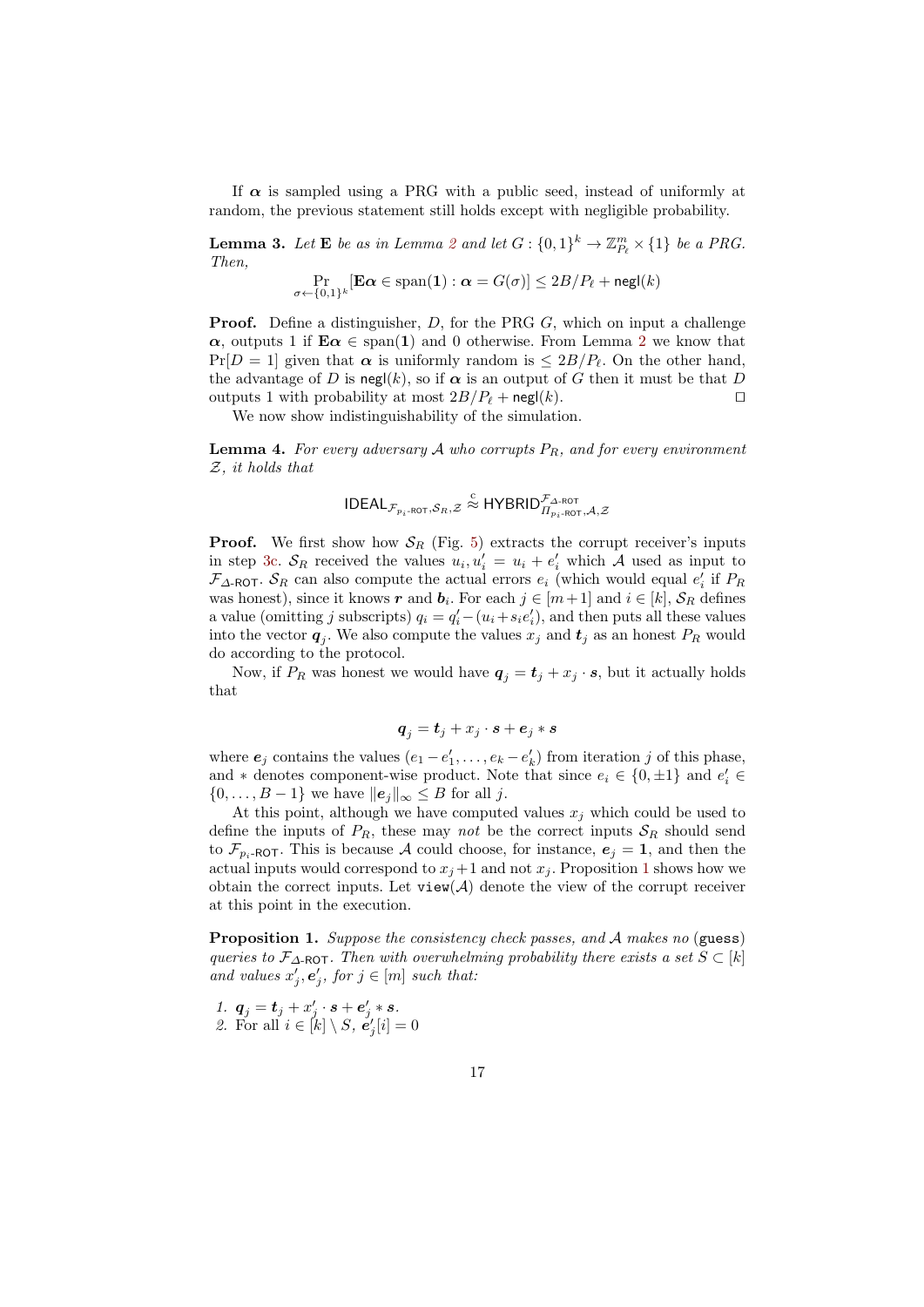3.  $H_{\infty}((s_i)_{i\in S}|\text{view}(\mathcal{A}))=0$ 4.  $H_{\infty}((s_i)_{i\in[k]\setminus S}|\text{view}(\mathcal{A}))=k-|S|$ 

**Proof.** Recall that  $\tilde{t}, \tilde{x}$  are the values received by  $S_R$  from  $P_R$  during the consistency check, and we have  $q_j = t_j + x_j \cdot s + e_j * s$ .

This means we can write

$$
\mathbf{Q} = \mathbf{T} + \underbrace{(x_1 \cdot \mathbf{1} + e_1 \|\cdots\| x_m \cdot \mathbf{1} + e_m)}_{=\mathbf{Y}} *s
$$

where we extend the  $*$  operator to apply to every column of Y in turn.

Define the vectors, in  $\mathbb{Z}_{P_\ell}^k,$ 

$$
\boldsymbol{\delta}_x = \mathbf{1} \tilde{x} - \mathbf{Y} \boldsymbol{\alpha}, \quad \boldsymbol{\delta}_t = \mathbf{T} \boldsymbol{\alpha} - \tilde{\boldsymbol{t}}
$$

We can think of these as representing the deviation between what  $P_R$  sent, and the values  $P_R$  should have sent, given  $\mathbf{Y}, \mathbf{T}$ . If the check succeeds, then we know that

$$
\mathbf{Q}\alpha = \tilde{\boldsymbol{t}} + (1\tilde{x}) * s
$$

and so

$$
(\mathbf{T} + \mathbf{Y} * s)\alpha = \tilde{\boldsymbol{t}} + (1\tilde{x}) * s
$$
  

$$
\Leftrightarrow \boldsymbol{\delta}_t = (1\tilde{x}) * s - (\mathbf{Y} * s)\alpha
$$
  

$$
= \boldsymbol{\delta}_x * s
$$

For each index  $i \in [k]$ , if the check passes then it must hold that either  $\delta_t[i] = \delta_x[i] = 0$  — which essentially means there was no deviation at position  $i \text{---}$  or  $\boldsymbol{\delta}_x[i] \neq 0$ . In the latter case, because  $s_i \in \{0,1\}$ , the cheating receiver must guess  $s_i$  in order to pass the check.

Define  $S \subset [k]$  to be the set of all indices i for which  $\delta_x[i] \neq 0$ . From the above, we have that the probability of passing the check (over the random choice of s) is at most  $2^{-|S|}$ . If the check passes, this also implies the last two claims of the proposition, that  $H_{\infty}((s_i)_{i\in S}|\text{view}(\mathcal{A}))=0$ , and  $H_{\infty}((s_i)_{i\in[k]\setminus S}|\text{view}(\mathcal{A}))=$  $k - |S|$ .

Let  $\mathbf{Y}_{-S}$  denote the matrix Y with its rows corresponding to indices in the set S removed. Note that for any  $i \notin S$ , we have  $\delta_x[i] = 0$  and so  $(\mathbf{Y}\alpha)_{-S} =$  $(Y_{-S})\alpha = 1\tilde{x}$ , which lies in span(1). Since column j of Y is equal to  $1x_i + e_j$ , it must also hold that  $(\mathbf{E}_{-S})\alpha \in \text{span}(\mathbf{1}),$  where  $\mathbf{E} = (e_1 \|\cdots \|e_{m+1}).$ 

Applying Lemma [3](#page-16-1) with  $\mathbf{E}_{-S}$ , it then holds that every column of  $\mathbf{E}_{-S}$  is in span(1) with overwhelming probability, provided  $2B/P_\ell$  is negligible. Therefore, for every  $j \in [m]$ , we can compute  $x'_{j}$  and  $e'_{j}$  such that the j-th column of Y satisfies  $y_j = x'_j \cdot 1 + e'_j$ , where  $(e'_j)_{-S} = 0$ . These are values needed to satisfy points 1 and 2.  $\Box$ 

The set S in the proposition represents the indices where  $P_R$  cheated, corresponding to the set of bits of  $s$  which  $P_R$  must guess to pass the consistency check. Passing the check also guarantees that the error vectors  $e'_{j}$  can only be non-zero in the positions corresponding to  $S$ , which is crucial for the next stage.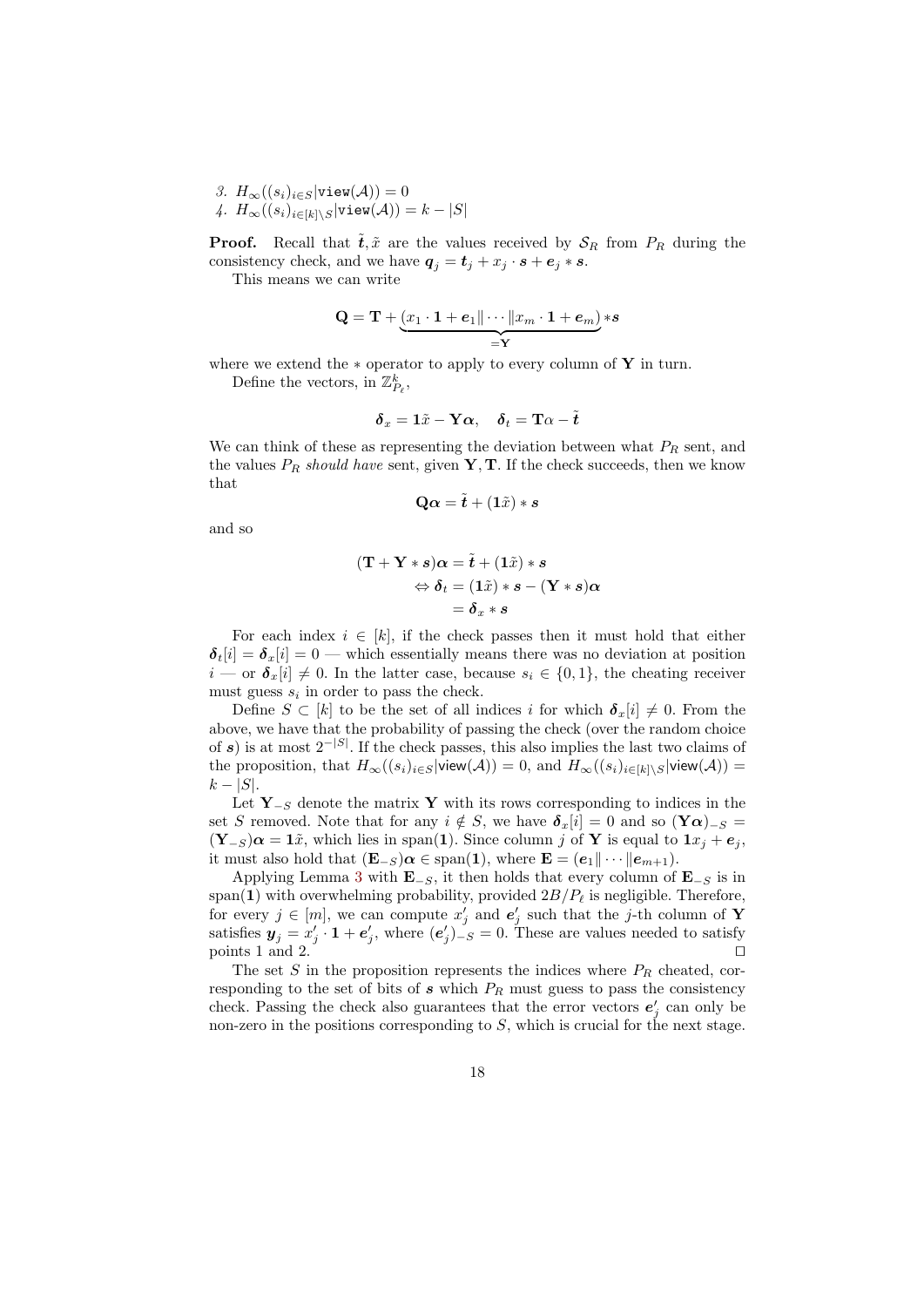After extracting the corrupt receiver's inputs, we need to show that the random oracle calls made by  $Z$  cannot allow it to distinguish. In particular, if  $Z$  queries

$$
(i,\rho, (\boldsymbol{q}_j - y_j \boldsymbol{s}) \bmod p_i))
$$

for some  $y_j \neq x'_j \mod p_i$  then  $\mathcal Z$  will be able to distinguish, since the simulator's response will be random, whereas the response in the real world will be one of the sender's OT outputs.

From Proposition [1,](#page-16-0) we know that if no (guess) queries were made to  $\mathcal{F}_{\Delta\text{-ROT}}$ then there are exactly  $k - |S|$  bits of the secret s that are unknown in the view of A, and these correspond to the index set  $[k] \setminus S$ .

Now, from the first part of the proposition, we can rewrite a 'bad' query of the form given above as

$$
(i, \rho, (\boldsymbol{t}_j + \boldsymbol{e}'_j * \boldsymbol{s} + (x'_j - y_j)\boldsymbol{s}) \bmod p_i)
$$

Since  $t_j$  and  $e'_j * s$  are fixed in the view of  $\mathcal{Z}$ , it must be the case that coming up with such a query requires knowing all of s. This happens with probability at most  $(p_i - 1) \cdot 2^{|S| - k}$  per query with index *i*. Taking into account the probability of passing the consistency check, we get an overall success probability bounded by  $Q \cdot (p_\ell - 1) \cdot 2^{-k}$ , where Q is the number of random oracle queries, which is negligible. Making key queries to  $\mathcal{F}_{\Delta\text{-ROT}}$  cannot help guess s because any incorrect guess causes an abort, so this does not affect the distinguishing  $\Box$ 

#### 3.4 Choosing the Parameters

We first show how to securely choose parameters to optimize communication, and then discuss instantiating the key-homomorphic PRF. After the setup phase, and ignoring the short seeds sent in the consistency check, the only communication is to the (chosen) command of  $\mathcal{F}_{\Delta\text{-ROT}}$ , which can be implemented with  $\lambda$  bits of communication when  $B = 2^{\lambda}$  (see Section [4\)](#page-19-0). This gives an overall complexity of  $\lambda km$  bits to generate ml random OTs. If  $\ell = \omega(\lambda k)$  then we obtain an amortized cost per random OT of  $o(1)$ , which gets smaller as  $\ell$  increases.

To realise 1-out-of-2 bit-OT on chosen strings, each random 1-out-of- $p_i$  OT must be converted to a 1-out-of-2 OT, at a cost of sending  $\log p_i$  bits from the receiver and 2 bits from the sender (see Appendix [A\)](#page-25-0). This adds a cost of  $T_{m,\ell} = m \sum_{i=1}^{\ell} (\log_2 p_i + 2)$  bits, and from the prime number theorem we have  $p_i = O(i \log i)$ , so  $T_{m,\ell} = m \sum_{i=1}^{\ell} O(\log i) = O(m\ell \log \ell)$ , giving an overall, amortized cost of  $O(\log \ell) = O(\log k)$  bits per OT when  $\ell = \Omega(\lambda k)$ .

**Instantiating the key-homomorphic PRF.** We can instantiate  $F$  using the random oracle-based construction from Section [2](#page-7-1) based on learning with rounding, or standard model constructions from LWE [\[BLMR13,](#page-27-7)[BP14\]](#page-27-8). With LWR, the parameters affecting security are the dimension  $n$  and moduli  $p$ ,  $q$ . In our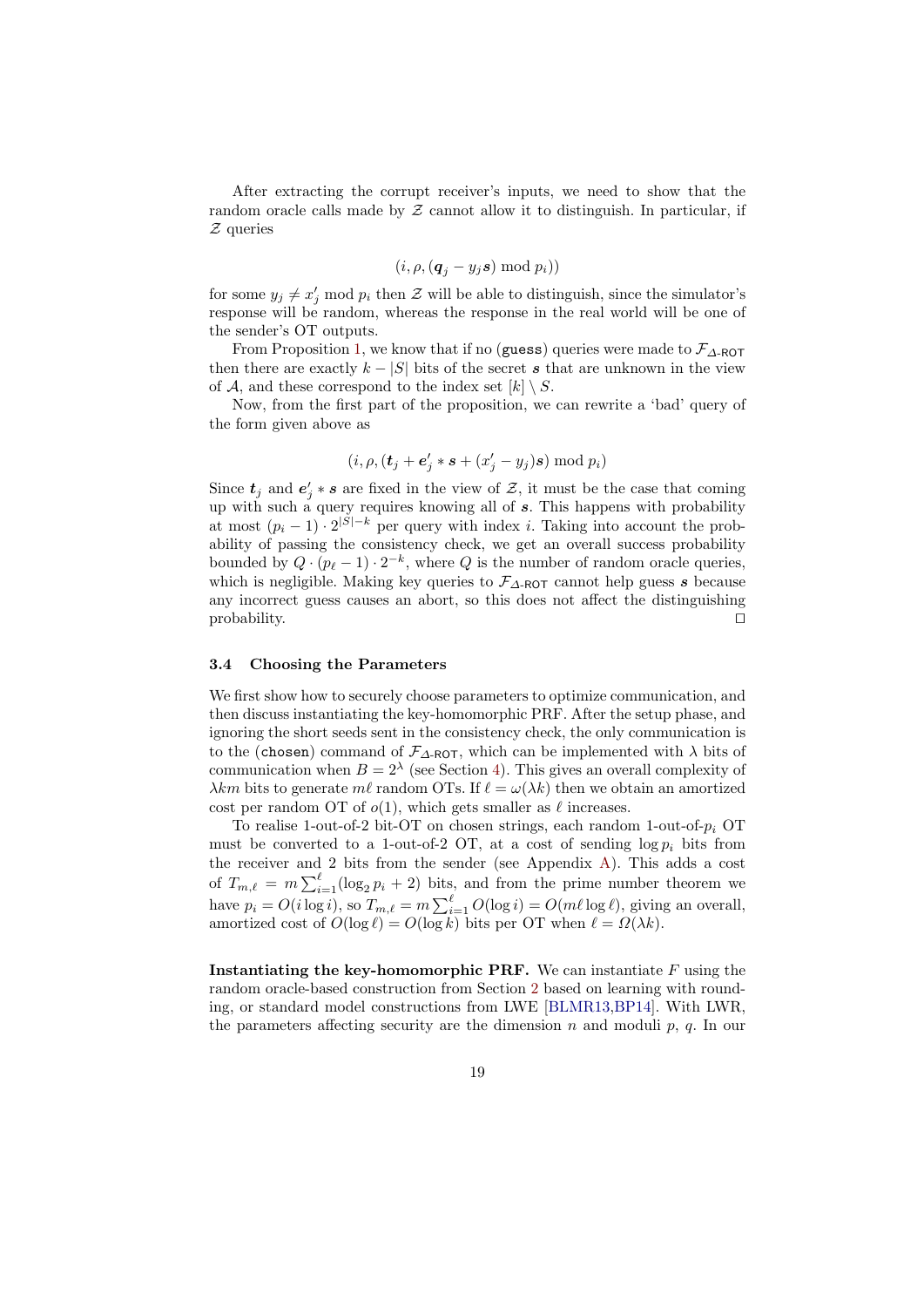case we fix  $p = P_\ell$  and can choose  $n, q$  to ensure security. With an exponential modulus, we know that LWR is at least as hard as LWE with the same dimension  $n$  and modulus  $q$ , where the LWE error distribution is bounded by  $\beta = q/(2^{\lambda}P_{\ell})$ , and  $\lambda$  is a statistical security parameter [\[BPR12,](#page-27-11)[AKPW13\]](#page-26-7). This gives a modulus-to-noise ratio of  $q/\beta = O(2^{\lambda}P_{\ell})$ . LWE with an exponential modulus-to-noise ratio has previously been used to construct attribute-based encryption [\[GVW13\]](#page-27-6) and fully key-homomorphic encryption  $[BGG^+14]$  $[BGG^+14]$ , and is believed to be hard if  $q/\beta \leq 2^{n^{\epsilon}}$ , for some constant  $0 < \epsilon < 1/2$  chosen to resist known attacks based on lattice reduction and BKW. To achieve optimal communication in our protocol, we need  $\ell = \omega(\lambda k)$ , which from the prime number theorem implies that  $\log P_\ell = \omega(\lambda k \log k)$ . This gives  $\log(q/\beta) = \omega(\lambda^2 k \log k)$ , so we can have a dimension of  $n = \omega((\lambda^2 k \log k)^{1/\epsilon})$  and ensure security.

## <span id="page-19-0"></span>4 Actively Secure Base OTs

We now show how to implement the functionality  $\mathcal{F}_{\Delta\text{-ROT}}^{n,k,\mathbb{G}}$  (Fig. [1\)](#page-10-0), which creates k correlated base OTs over  $\mathbb{G}^n$ , for an additive abelian group  $\mathbb{G}$ . We achieve active security using a modification of the consistency check from the OT extension protocol by Asharov et al. [\[ALSZ15,](#page-26-1)[ALSZ17a\]](#page-26-3). Additionally, in Section [4.1](#page-19-1) we identify a crucial security flaw in their protocol, whereby a passively corrupted sender can obtain an 'oracle' that allows brute-force guessing of the receiver's choice bits by computing hash values. This bug has since been fixed in a revised version [\[ALSZ17b\]](#page-26-4), and we apply the same fix to our protocol.

We let  $\mathcal{F}_{\text{OT}}^{k,k}$  denote the standard functionality for k sets of 1-out-of-2 OTs on k-bit strings. In the correlated OT phase of our protocol, shown in Fig. [6,](#page-20-0) the parties first extend the base OTs from  $\mathcal{F}_{\text{OT}}$  using a PRF, and the sender  $P_S$  (who would be receiver when running the main OT extension protocol) then sends the  $u_i$  values which create the correlation over the group  $\mathbb{G}$ . The consistency check is based on the check in the OT extension protocol by Asharov et al. [\[ALSZ15\]](#page-26-1), which is used to verify the sender's inputs are bit strings of the form  $(b_i, b_i \oplus \Delta)$ . We adapt this to ensure they have the form  $(b_i, b_i + \Delta)$ , where  $\Delta$  and each  $b_i$  are vectors of length  $n$  over any finite abelian group  $\mathbb{G}$ . In our protocol the parties then output the correlated base OTs, instead of transposing and hashing them to perform OT extension as in [\[ALSZ15\]](#page-26-1). This means we need to account for some leakage on the  $s_i$  choice bits of  $P_R$ , caused by the consistency check, which is modeled by the key query feature of  $\mathcal{F}_{\Delta\text{-ROT}}$ .

We also have an additional (non-correlated) Chosen OTs phase, which extends the base OTs further with arbitrary inputs from the sender,  $P<sub>S</sub>$ , and the same choice bits from  $P_R$ , in a standard manner using the PRF. Both of these phases can be called repeatedly after the setup phase has run.

### <span id="page-19-1"></span>4.1 Security

We prove the following theorem by considering separately the two cases of a corrupted  $P_R$  and corrupted  $P_S$ .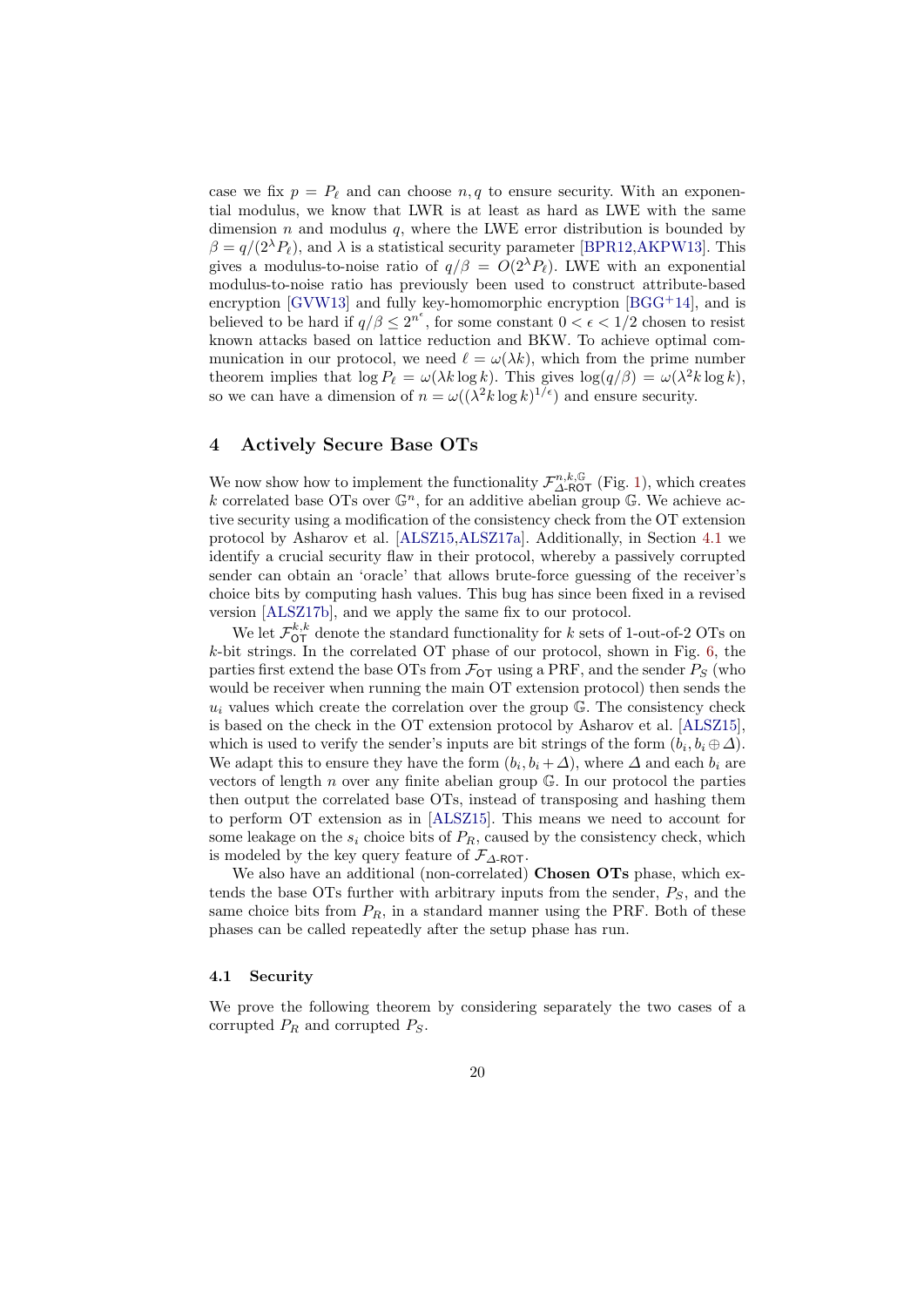# $\operatorname{Protocol}$   $\Pi^{n,k,\mathbb{G}}_{\Delta\text{-ROT}}$

<span id="page-20-2"></span>Let  $F: \{0,1\}^k \times \{0,1\}^k \to \mathbb{G}^{n+k'}$  be a PRF and  $H: \mathbb{G}^{n+k'} \times \mathbb{G}^{n+k'} \to \{0,1\}^k$  be a random oracle, where k' is chosen so that  $|\mathbb{G}|^{k'} \geq 2^k$ . The protocol consists of two main commands, which can be repeatedly called after the **Initialize** stage. Both parties maintain a counter  $c := 0$ . Initialize: On input  $(int, s_1, \ldots, s_k)$  from  $P_R$  and  $(int)$  from  $P_S$ , where  $(s_1, \ldots, s_k) \in \{0,1\}^k$ : 1.  $P_S$  samples seeds  $k_i^0, k_i^1 \leftarrow \{0, 1\}^k$  for  $i \in [k]$ 2. The parties run  $\mathcal{F}_{\text{OT}}^{k,k}$ , where  $P_S$  is sender with input  $(k_i^0, k_i^1)_i$  and  $P_R$  is receiver with input  $s_i$ . 3.  $P_R$  receives  $k_i^{s_i}$ , for  $i = 1, \ldots, k$ .  $\Delta$ -OTs: On input (correlated) from  $P_R$ , and (correlated,  $\Delta$ ) from  $P_S$ , where  $\Delta \in \mathbb{G}^n$ : 1. Create correlation: (a)  $P_S$  samples  $\rho \leftarrow \mathbb{G}^{k'}$  and sets  $\Delta' := (\Delta || \rho)$ . (b)  $P_S$  computes  $t_i^0 = F(k_i^0, c)$  and  $t_i^1 = F(k_i^1, c)$ , then computes  $u_i = t_i^0 + t_i^1 + \Delta', \quad i = 1, \ldots, k$ and sends these to  $P_R$ . (c)  $P_R$  computes  $a_i = (-1)^{s_i} \cdot F(k_i^{s_i}, c) + s_i \cdot u_i \quad (= t_i^0 + s_i \cdot \Delta')$ (d) Set  $c := c + 1$ . 2. Consistency Check: For every pair  $(\alpha, \beta) \in [k]^2$ : (a)  $P_S$  computes  $h_{\alpha,\beta}^{0,0} = H(t_\alpha^0 - t_\beta^0), \quad h_{\alpha,\beta}^{0,1} = H(t_\alpha^0 - t_\beta^1)$  $h_{\alpha,\beta}^{1,0} = H(t_\alpha^1 - t_\beta^0), \quad h_{\alpha,\beta}^{1,1} = H(t_\alpha^1 - t_\beta^1)$ and sends these to  $P_R$ . (b)  $P_R$  checks that: i.  $h_{\alpha,\beta}^{s_{\alpha},s_{\beta}} = H(t_{\alpha}^{s_{\alpha}} - t_{\beta}^{s_{\beta}})$ ii.  $h^{\bar{s}_\alpha,\bar{s}_\beta}_{\alpha,\beta}=H(u_\alpha-u_\beta-t^{s_\alpha}_\alpha+t^{s_\beta}_\beta)$ iii.  $u_{\alpha} \neq u_{\beta}$ 3. Output:  $P_R$  outputs the first n components of  $a_i$ , and  $P_S$  outputs n components of  $b_i := t_i^0$ . **Chosen OTs:** On input (chosen,  $B$ ,  $(u_i^0, u_i^1)_{i \in [k]}$ ) from  $P_S$  and (chosen, B) from  $P_R$ , where each  $u_i^b \in [0, B-1]$  and  $B \leq 2^k$ : 1.  $P_S$  sends  $d_i^0 = F(k_i^0, c) \oplus u_i^0$  and  $d_i^1 = F(k_i^1, c) \oplus u_i^1$  to  $P_R$ , for  $i \in [k]$ 2.  $P_R$  outputs  $v_i = d_i^{s_i} \oplus F(k_i^{s_i}, c)^d$ 3. Set  $c := c + 1$ <sup>a</sup> Only the first  $log_2 B$  output bits of the PRF are used in this stage.

<span id="page-20-1"></span><span id="page-20-0"></span>Fig. 6. Base OT protocol for correlated OTs over an additive abelian group G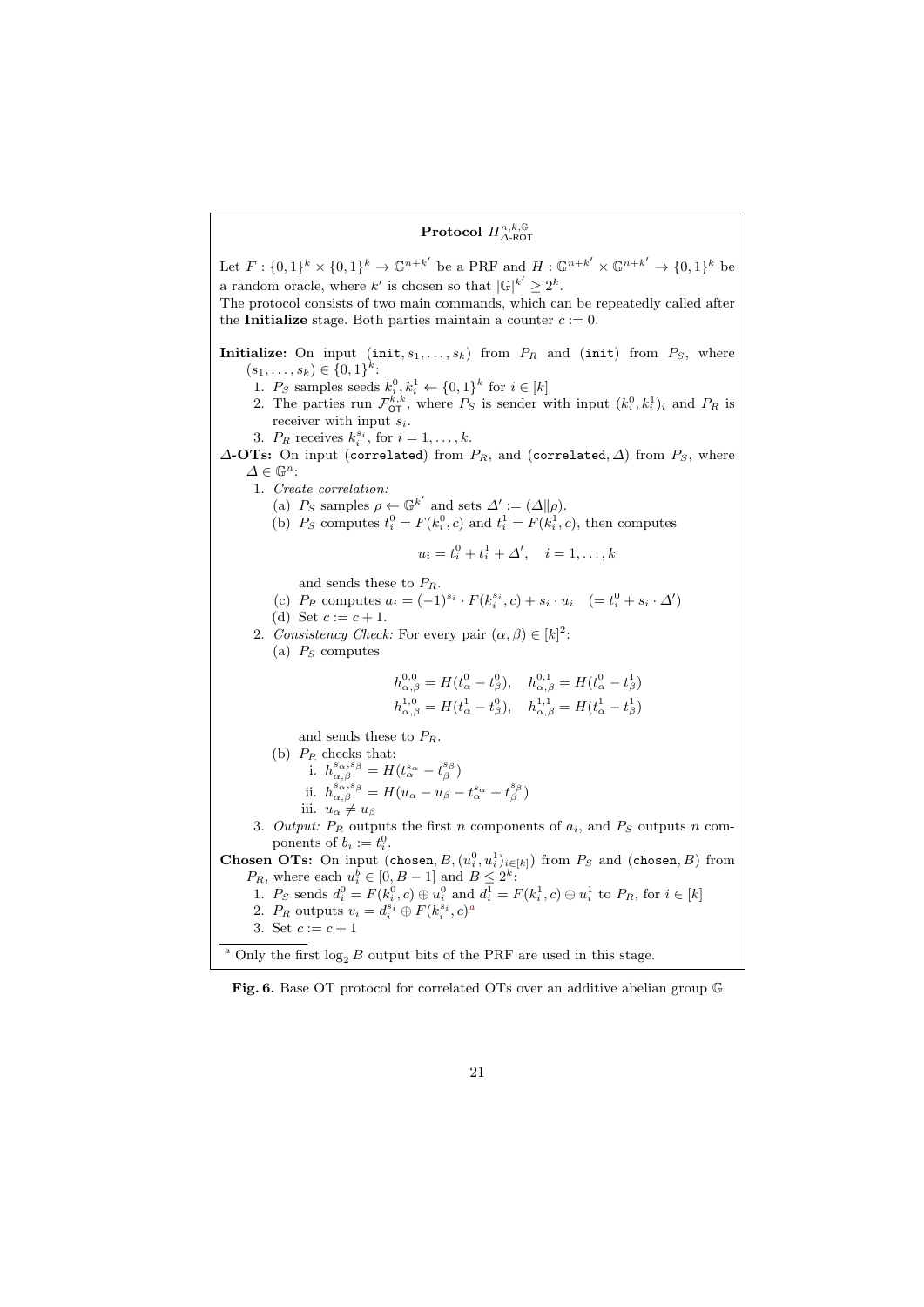**Theorem 2.** If F is a secure PRF, H is a random oracle and  $\lambda \leq k/2$  then protocol  $\Pi_{\Delta\text{-ROT}}^{n,k,\mathbb{G}}$  securely realises the functionality  $\mathcal{F}_{\Delta\text{-ROT}}^{n,k,\mathbb{G}}$  in the  $\mathcal{F}_{\text{OT}}^{k,k}$ -hybrid model with static security.

**Corrupt**  $P_R$ **.** To be secure against a corrupted  $P_R$ , it is vital that  $P_S$  appends the additional randomness  $\rho$  to the input  $\Delta$  in step [1a,](#page-20-2) before creating the correlated OTs. Without this,  $P_R$  can obtain an 'oracle' that allows guessing whether a candidate value  $\tilde{\Delta}$  equals the input of  $P_S$  or not by just computing one hash value. For example, let  $\alpha, \beta$  be indices where  $s_{\alpha} = s_{\beta} = 0$ . Given  $t_\alpha^0, t_\beta^0, u_\alpha$  and the hash values sent by  $P_S$ ,  $P_R$  can compute  $\tilde{t}_\alpha^1 := u_\alpha - t_\alpha^0 - \tilde{\Delta}$ , and then test whether  $h_{\alpha,\beta}^{1,0} = H(\tilde{t}_{\alpha}^1 - t_{\beta}^0)$ . This only holds if  $\Delta = \tilde{\Delta}$ , so allows testing any candidate input  $\tilde{\Delta}$ . Including the extra randomness  $\rho$  prevents this attack by ensuring that  $\Delta' = (\Delta \| \rho)$  always has at least k bits of min-entropy (as long as  $|\mathbb{G}|^{k'} \geq k$ ), so  $P_R$  can only guess  $\Delta'$  with negligible probability.<sup>[5](#page-21-0)</sup>

Note that this step was missing in the published versions of [\[ALSZ15,](#page-26-1)[ALSZ17a\]](#page-26-3), which leads to an attack on their actively secure OT extension protocol. This has now been fixed in a revised version [\[ALSZ17b\]](#page-26-4).

To formally prove security against a corrupted  $P_R$ , we construct a simulator  $\mathcal{S}_R$ , who interacts with  $\mathcal{F}_{\Delta\text{-ROT}}$  whilst simulating the communication from the honest  $P_S$  and the  $\mathcal{F}_{\text{OT}}$  functionality to the adversary, A.  $\mathcal{S}_R$  is described below.

- 1. In the Initialize phase,  $S_R$  receives the inputs  $\{s_i\}_{i\in[k]}$  from A to  $\mathcal{F}_{\mathsf{OT}}^{k,k}$ , then samples random strings  $k_i^{s_i} \leftarrow \{0,1\}^k$  and sends these to A.
- 2. Whenever the  $\Delta$ -OTs phase is called,  $S_R$  starts by sampling  $u_i \leftarrow \mathbb{G}^{n+k'}$ , for  $i \in [k]$ , and sends these to A.
- 3. In the consistency check,  $S_R$  computes and sends the hash values  $h_{\alpha,\beta}^{s_{\alpha},s_{\beta}}=$  $H(t^{s_{\alpha}}_{\alpha}-t^{s_{\beta}}_{\beta})$  and  $h^{\overline{s_{\alpha}},\overline{s_{\beta}}}_{\alpha,\beta}=H(u_{\alpha}-u_{\beta}-t^{s_{\alpha}}_{\alpha}+t^{s_{\beta}}_{\beta})$ . The other two values  $h_{\alpha,\beta}^{s_{\alpha},\overline{s_{\beta}}}, h_{\alpha,\beta}^{\overline{s_{\alpha}},s_{\beta}}$  are sampled uniformly at random.
- 4.  $S_R$  then sends  $\{s_i\}_i$  to  $\mathcal{F}_{\Delta\text{-ROT}}$ , and computes the values  $\{a_i\}_i$  as an honest  $P_R$  would in the protocol.  $S_R$  then sends  $\{a_i\}_i$  to  $\mathcal{F}_{\Delta\text{-ROT}}$  and increments the counter c.
- 5. Whenever the Chosen OTs phase is called,  $S_R$  calls  $\mathcal{F}_{\Delta\text{-ROT}}$  with input (chosen, B), and receives  $\{v_i\}_{i=1}^k$ .  $\mathcal{S}_R$  computes  $d_i^{s_i} = F(k_i^{s_i}, c) \oplus v_i$ , samples a random string  $d_i^{\overline{s_i}}$ , then sends  $d_i^0, d_i^1$  to A and increments c.

**Lemma 5.** If  $H$  is a (non-programmable, non-observable) random oracle and F is a secure PRF, then for every adversary A who corrupts  $P_R$ , and for every environment  $Z$ , it holds that

$$
\mathsf{IDEAL}_{\mathcal{F}_{\Delta\text{-}\mathsf{ROT}},\mathcal{S}_R,\mathcal{Z}} \overset{\text{c}}{\approx} \mathsf{HYBRID}_{\Pi_{\Delta\text{-}\mathsf{ROT}},\mathcal{A},\mathcal{Z}}^{\mathcal{F}_\mathsf{OT}}
$$

<span id="page-21-0"></span> $^5$  This modification is not strictly needed for our application to the protocol in Sec-tion [3,](#page-9-2) because  $P_S$ 's input to  $\mathcal{F}_{\Delta\text{-ROT}}$  is always uniformly random and cannot be guessed. However, making this change allows for a simpler, more modular exposition and the functionality may be useful in other applications.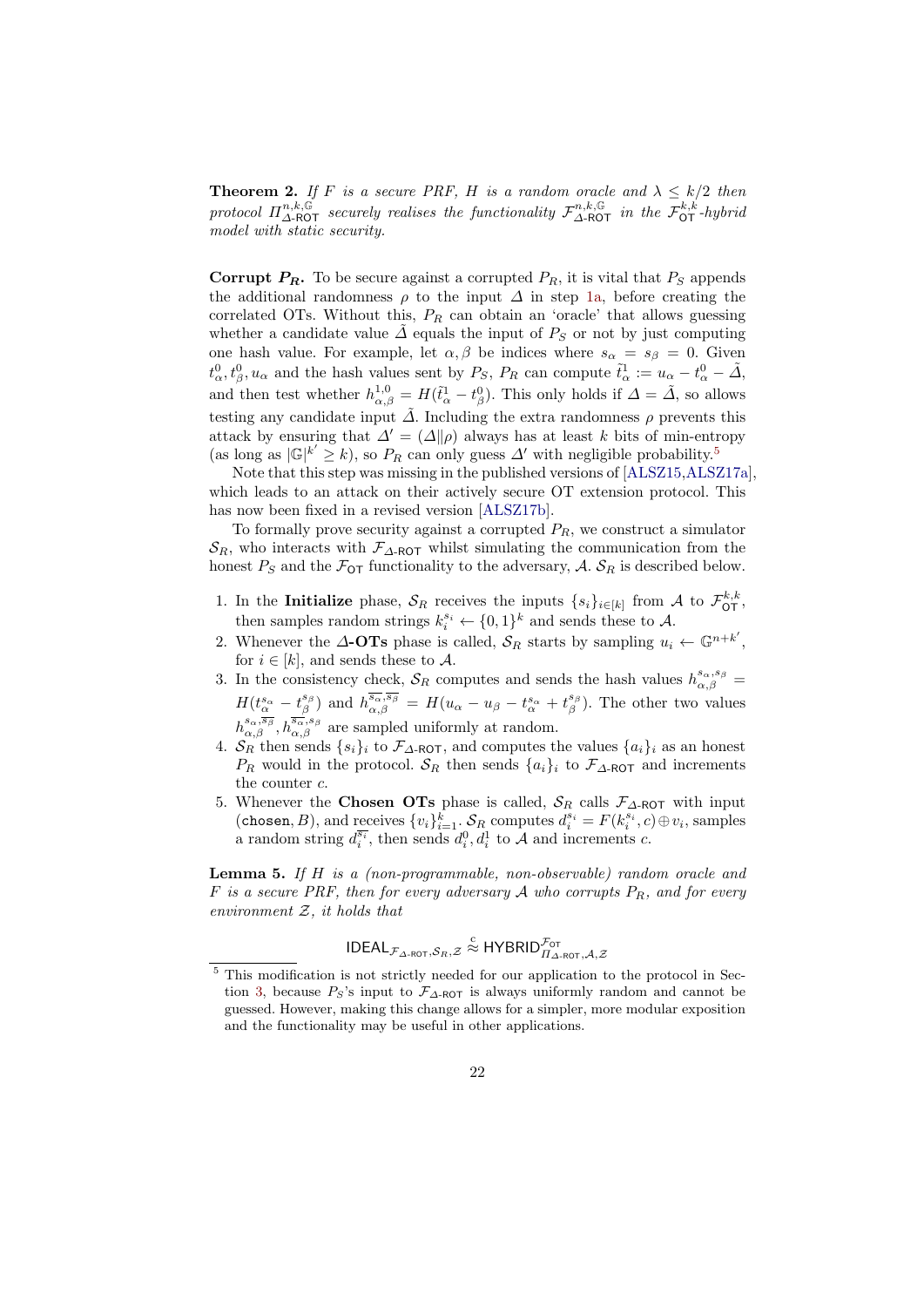**Proof.** We consider a sequence of hybrid distributions, going from the ideal execution to the real execution, defined as follows. The first hybrid  $H_0$  is identical to the ideal execution with  $S_R$  and  $\mathcal{F}_{\Delta\text{-ROT}}$ .

**Hybrid**  $H_1$ : This is identical to  $H_0$ , except that both sets of keys  $k_i^0, k_i^1$  are sampled by  $S_R$ , instead of just  $k_i^{s_i}$ . We also modify the **Chosen OTs** phase so that both values  $d_i^0, d_i^1$  are computed according to the protocol, using the PRF keys and the real inputs of the honest  $P_S$ .

**Hybrid** H<sub>2</sub>: Here we modify H<sub>1</sub> further, so that the  $u_i$  values in the  $\Delta$ -OTs stage are also computed according to the real protocol, using  $P_S$ 's real input  $\Delta$ and a random value  $\rho$ . These  $u_i$  values are then used by  $\mathcal{S}_R$  to compute the  $a_i$ 's which are sent to  $\mathcal{F}_{\Delta\text{-ROT}}$ .

**Hybrid** H<sub>3</sub>: This is the same as H<sub>2</sub>, except the two hash values  $h_{\alpha,\beta}^{s_{\alpha},\overline{s_{\beta}}}, h_{\alpha,\beta}^{\overline{s_{\alpha}},s_{\beta}}$ are computed as in the protocol, instead of with random strings.

It is easy to see the view of  $\mathcal Z$  in  $H_3$  is identical to the real execution, since all messages are computed as an honest  $P<sub>S</sub>$  would using the real inputs, and the outputs computed by  $\mathcal{F}_{\Lambda\text{-ROT}}$  are the same as in the protocol.

Hybrids  $H_0$  and  $H_1$  are computationally indistinguishable because the keys  $k_i^{\overline{s_i}}$  are unknown to  $\mathcal{Z}$ , which means the values  $d_i^{\overline{s_i}}$  are indistinguishable from the previously uniform values, by a standard reduction to the PRF security. Similarly,  $H_1$  and  $H_2$  are computationally indistinguishable because  $t_i^{\overline{s_i}}$  is pseudorandom based on the PRF, so masks  $P_S$ 's input in  $u_i$ .

Regarding  $H_2$ , and  $H_3$ , notice that the two relevant hash values in  $H_3$  are equal to

$$
\begin{split} h^{{s_\alpha},\overline{s_\beta}}_{\alpha,\beta} &= H(t^{s_\alpha}_\alpha - t^{s_\beta}_\beta) = H(t^{s_\alpha}_\alpha - u_\beta + t^{s_\beta}_\beta + \Delta')\\ h^{\overline{s_\alpha},s_\beta}_{\alpha,\beta} &= H(t^{s_\alpha}_\alpha - t^{s_\beta}_\beta) = H(u_\alpha - t^{s_\alpha}_\alpha - \Delta' - t^{s_\beta}_\beta) \end{split}
$$

Looking at the values on the right-hand side,  $P_R$  knows everything in both sets of inputs to H except for  $\Delta' = (\Delta || \rho)$ .

The only way  $\mathcal Z$  can distinguish between  $H_2$  and  $H_3$  is by querying H on one of the two inputs above, which occurs with probability at most  $q \cdot |G|^{-\vec{k}'} \leq q \cdot 2^{-k}$ , where q is the number of random oracle queries, since  $\rho$  is uniformly random in  $\mathbb{G}^{k'}$  and unknown to Z. This completes the proof.

**Corrupt**  $P_S$ **.** When  $P_S$  is corrupt, the main challenge is to analyse soundness of the consistency check, similarly to [\[ALSZ15\]](#page-26-1) (with a corrupt receiver in that protocol). Most of the analysis turns out to be identical, so we focus on the differences and state the main properties that we need from that work to show that our protocol securely realises  $\mathcal{F}_{\Delta\text{-ROT}}$ . For the proof to go through here we need to assume that the statistical security parameter  $\lambda$  is no more than  $k/2$ , but can always increase  $k$  to ensure this holds.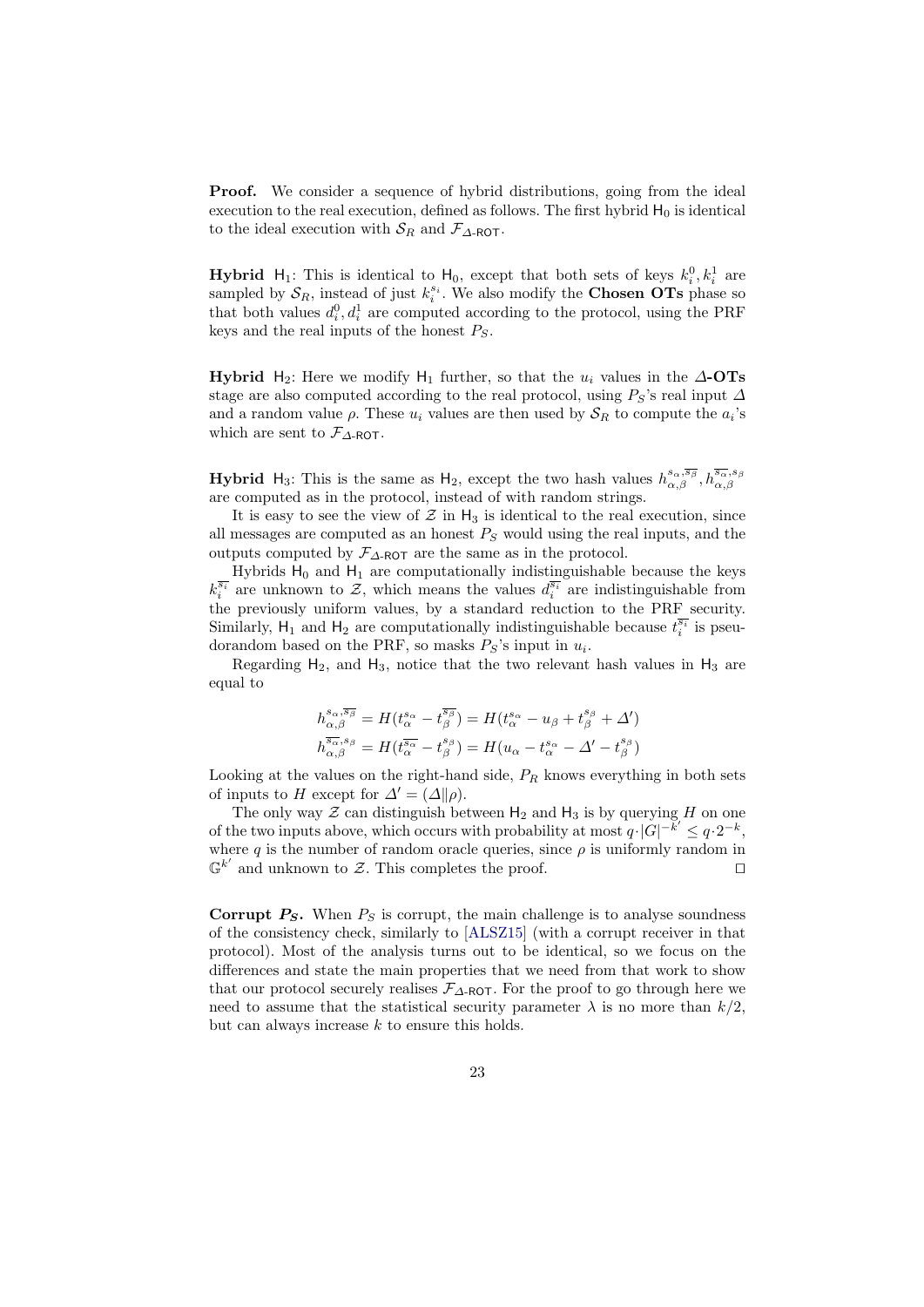Note that the main way a corrupt  $P_S$  may cheat in the protocol is by using different  $\Delta'$  values when sending the  $u_i$  values. To account for this, for each  $i \in [k]$  we define  $\Delta_i = u_i - t_i^0 - t_i^1$ ; if  $P_S$  behaves honestly then we have  $\Delta_1 =$  $\cdots = \Delta_k = \Delta'$ , otherwise they may be different.

The following lemma is analogous to [\[ALSZ15,](#page-26-1) Lemma 3.1], except we work over G instead of bit strings, and implies that the rest of the analysis of the consistency check from that work also applies in our case. Using the terminology of Asharov et al, if the consistency check passes for some set of messages  $\mathcal{T} =$  $\{\{k_i^0, k_i^1, u_i\}_i, \{H_{\alpha,\beta}\}_{{\alpha,\beta}}\}$  and some secret s, we say that  $\mathcal T$  is *consistent* with s. If the check fails then it is inconsistent.

<span id="page-23-0"></span>**Lemma 6.** Let  $\mathcal{T}_{\alpha,\beta} = \{k_{\alpha}^0, k_{\alpha}^1, k_{\beta}^0, k_{\beta}^1, u_{\alpha}, u_{\beta}, H_{\alpha,\beta}\}\$  and suppose that H is a collision-resistant hash function. Then, except with negligible probability:

- 1. If  $\Delta_{\alpha} \neq \Delta_{\beta}$  and  $\mathcal{T}_{\alpha,\beta}$  is consistent with  $(s_{\alpha}, s_{\beta})$  then  $\mathcal{T}_{\alpha,\beta}$  is inconsistent with  $(\overline{s_{\alpha}}, \overline{s_{\beta}})$ .
- 2. If  $\Delta_{\alpha} = \Delta_{\beta}$  and  $\mathcal{T}_{\alpha,\beta}$  is consistent with  $(s_{\alpha}, s_{\beta})$  then  $\mathcal{T}_{\alpha,\beta}$  is also consistent with  $(\overline{s_{\alpha}}, \overline{s_{\beta}})$

**Proof.** For the first claim, suppose that  $\Delta_{\alpha} \neq \Delta_{\beta}$ , and  $\mathcal{T}_{\alpha,\beta}$  is consistent with both  $(s_{\alpha}, s_{\beta})$  and  $(\overline{s_{\alpha}}, \overline{s_{\beta}})$ . Then from the consistency with  $(s_{\alpha}, s_{\beta})$  we have

$$
h_{\alpha,\beta}^{s_{\alpha},s_{\beta}} = H(t_{\alpha}^{s_{\alpha}} - t_{\beta}^{s_{\beta}}), \quad h_{\alpha,\beta}^{\overline{s_{\alpha}},\overline{s_{\beta}}} = H(u_{\alpha} - u_{\beta} - t_{\alpha}^{s_{\alpha}} + t_{\beta}^{s_{\beta}})
$$

On the other hand, consistency with  $(\overline{s_{\alpha}}, \overline{s_{\beta}})$  implies

$$
h^{\overline{s_{\alpha}},\overline{s_{\beta}}}_{\alpha,\beta} = H(t^{\overline{s_{\alpha}}}_{\alpha} - t^{\overline{s_{\beta}}}_{\beta}), \quad h^{\overline{s_{\alpha}},\overline{s_{\beta}}}_{\alpha,\beta} = H(u_{\alpha} - u_{\beta} - t^{\overline{s_{\alpha}}}_{\alpha} + t^{\overline{s_{\beta}}}_{\beta})
$$

By the collision resistance of  $H$ , except with negligible probability it must then hold that

$$
t^{s_{\alpha}}_{\alpha} - t^{s_{\beta}}_{\beta} = u_{\alpha} - u_{\beta} - t^{\overline{s_{\alpha}}}_{\alpha} + t^{\overline{s_{\beta}}}_{\beta}
$$

$$
= t^{s_{\alpha}}_{\alpha} - t^{s_{\beta}}_{\beta} + (\Delta_{\alpha} - \Delta_{\beta})
$$

This means  $\Delta_{\alpha} = \Delta_{\beta}$ , which is a contradiction.

For the second claim, if  $\Delta_{\alpha} = \Delta_{\beta}$  then  $u_{\alpha} - u_{\beta} = t_{\alpha}^0 + t_{\alpha}^1 - t_{\beta}^0 - t_{\beta}^1$ , and it can be seen from the above equations that the checks for  $(s_\alpha, s_\beta)$  and  $(\overline{s_\alpha}, \overline{s_\beta})$ are equivalent.

For the case of a corrupted  $P_S$ , we construct a simulator  $S$ , who interacts with A and plays the role of the honest  $P_R$  and the  $\mathcal{F}_{\text{OT}}$  functionality.  $\mathcal{S}_S$  is described below.

- 1.  $S_S$  receives all the keys  $k_i^0, k_i^1$  as inputs to  $\mathcal{F}_{\text{OT}}$ , and then the messages  $u_i$ .
- 2. Using these it computes  $t_i^0, t_i^1$  as in the protocol, and  $\Delta_i = u_i t_i^0 t_i^1$ . If  $P_S$  is honest then  $\Delta_1 = \cdots = \Delta_k$ .
- 3.  $S_S$  defines  $\Delta'$  to be the most common of the  $\Delta_i$ 's, and sends the first n components of this as  $P_S$ 's input to  $\mathcal{F}_{\Delta\text{-ROT}}$ .
- 4.  $S_S$  then receives the sets of 4 hash values  $H_{\alpha,\beta} = \{h_{\alpha,\beta}^{0,0}, h_{\alpha,\beta}^{0,1}, h_{\alpha,\beta}^{1,0}, h_{\alpha,\beta}^{1,1}\}$ , for each  $\alpha, \beta \in [k]$ , as part of the consistency check.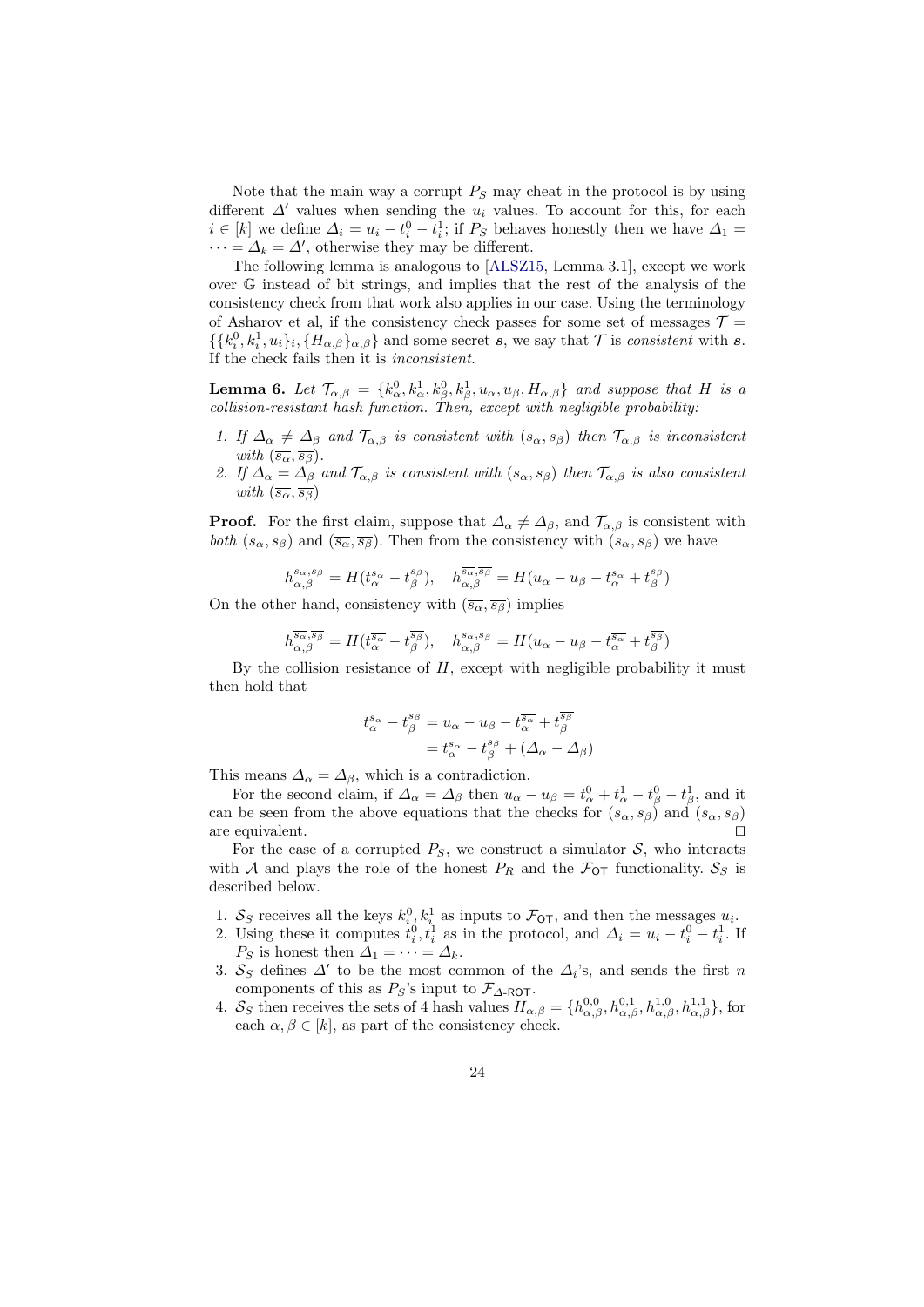- <span id="page-24-0"></span>5.  $S_S$  then uses the transcript of A to define a set of constraints on the secret s that must be satisfied for the consistency check to pass, by running Algorithm 1 from [\[ALSZ15\]](#page-26-1). Note that each of the constraints produced by this algorithm either fixes individual bits of  $s$ , or the XOR of two bits of  $s$ , so from this we can efficiently define a set  $S(\mathcal{T}) \subset \{0,1\}^k$  which describes the set of all  $s$  that are consistent with the messages from  $A$ .
- 6.  $S_S$  queries  $\mathcal{F}_{\Delta\text{-ROT}}$  with (guess,  $S(\mathcal{T})$ ). If the query is successful,  $S_S$  continues as if the consistency check passed, otherwise,  $S$  aborts.
- <span id="page-24-1"></span>7. If the check passed,  $S_S$  defines values  $b'_i$ , for  $i \in [k]$  as specified below. These are sent to  $\mathcal{F}_{\Delta\text{-}\mathsf{ROT}}$ .
- 8. Whenever the Chosen OTs phase is run,  $S_S$  uses its knowledge of the keys to extract  $P_S$ 's inputs  $(u_i^0, u_i^1)$ , and sends these to  $\mathcal{F}_{\Delta\text{-ROT}}$ .

The key part of the simulation is step [5,](#page-24-0) which uses the hash values sent in the consistency check to define the exact bits (or XOR of bits) of the honest  $P_R$ 's secret s which the corrupt  $P_S$  tried to guess from cheating. Note that  $S_S$  does not define its own secret  $s$ , as this is already sampled internally in the functionality  $\mathcal{F}_{\Delta\text{-ROT}}$ . Therefore,  $\mathcal{S}_{S}$  sends a description of all the possible consistent values of s to the (guess) command of  $\mathcal{F}_{\Delta\text{-ROT}}$  to see if the cheating attempt was successful or not.

**Lemma 7.** If  $\lambda \leq k/2$  and H is collision-resistant then for every adversary A who corrupts  $P_S$ , and for every environment  $\mathcal{Z}$ , it holds that

$$
\mathsf{IDEAL}_{\mathcal{F}_{\Delta\text{-}\mathsf{ROT}},\mathcal{S}_S,\mathcal{Z}} \overset{\text{c}}{\approx} \mathsf{HYBRID}_{\Pi_{\Delta\text{-}\mathsf{ROT}},\mathcal{A},\mathcal{Z}}^{\mathcal{F}_\mathsf{OT}}
$$

**Proof (sketch)**: Define the transcript of the simulation up until the consistency check by  $\mathcal{T} = \{\{k_i^0, k_i^1, u_i\}_i, \{H_{\alpha,\beta}\}_{\alpha,\beta}\}\$ , and define consistent $(\mathcal{T}, \mathbf{s})$  to be 1 if the consistency check would pass if  $s$  is the secret of  $P_R$ , and 0 otherwise. From Algorithm 1 in step [5,](#page-24-0) recall that the we defined set of all possible secrets  $s \in \mathbb{Z}$  $\{0,1\}^k$  of an honest  $P_R$  for which the check would pass to be  $S(\mathcal{T}) = \{s \in \mathcal{S} \mid \mathcal{T}\}$  $\{0,1\}^k$ : consistent $(\mathcal{T}, \mathbf{s}) = 1\}$ , where  $\mathcal T$  is the transcript produced by A. Note that from the definition of  $S(\mathcal{T})$ , the probability that the consistency check passes is  $|S(\mathcal{T})|/2^k$  in both the real and ideal executions. To complete the proof we just need to show how to extract the correct values  $b'_i$  defining  $P_S$ 's output.

Below we give the key results from [\[ALSZ15\]](#page-26-1) needed to analyse the consistency check.

**Lemma 8.** For a given transcript  $\mathcal{T}$ , let U be the largest set of indices such that for all  $i, j \in U$ ,  $\Delta_i = \Delta_j$ , and let  $B = [k] \setminus U$  be the complementary set. We  $hane$ :

- 1. If  $B > \lambda$  then the probability of passing the consistency check is  $\leq 2^{-\lambda}$ .
- 2. If the consistency check passes, then for all  $s' \in S(\mathcal{T})$ , it holds that either the bits  $\{s_i'\}_{i\in B}$  are fixed, or the bits  $\{s_i'\}_{i\in U}$  are fixed.

Proof. The first claim follows from Claim B.3 of [\[ALSZ15\]](#page-26-1) and Lemma [6.](#page-23-0) The second can be seen from inspection of the proof of Claim B.4 in the same work.  $\Box$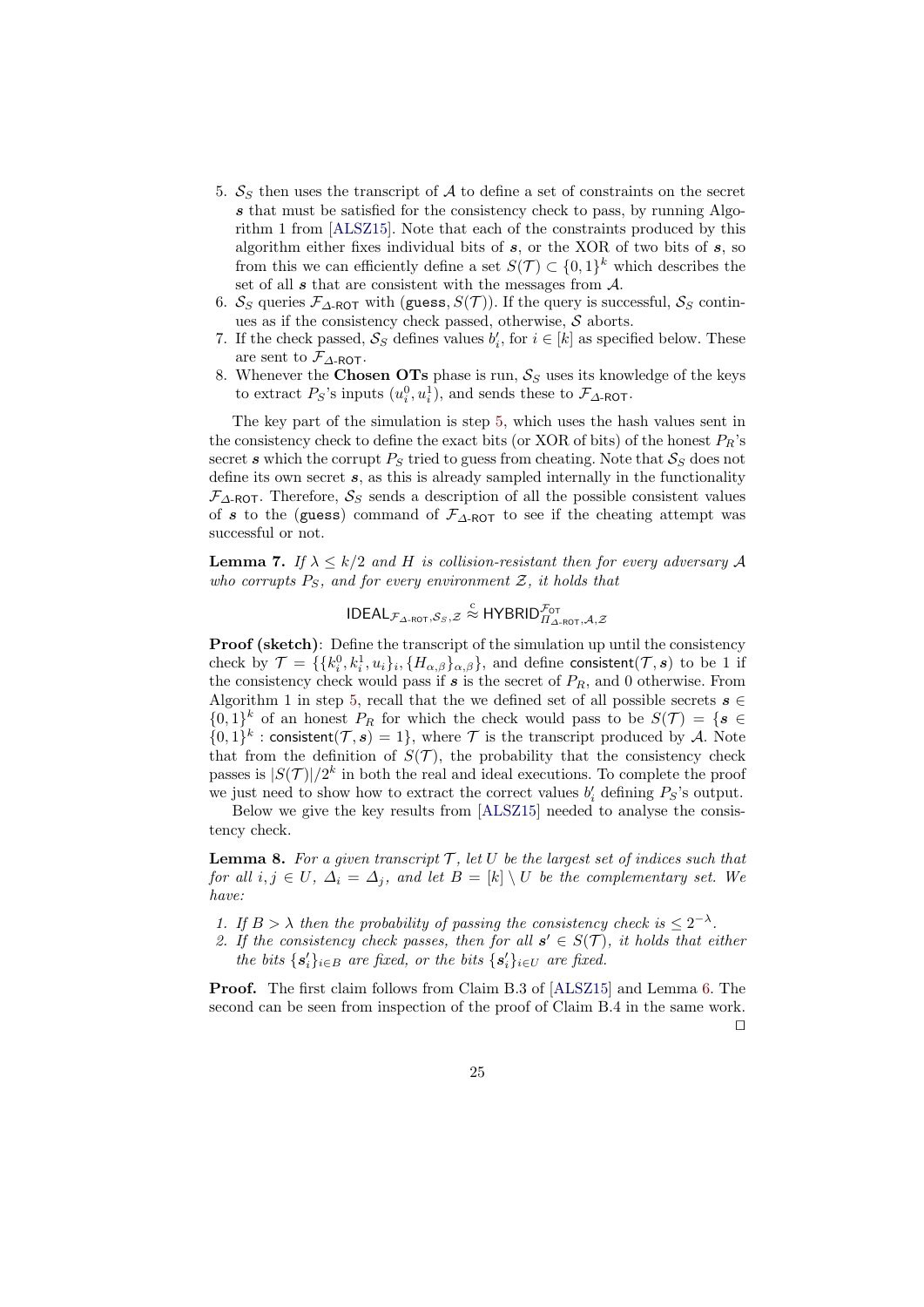From the first item, we conclude that  $|B| \leq \lambda$ , except with negligible probability. We claim that this means we first be in the first case of item 2 in the lemma. If the bits  $\{s'\}_{i\in U}$  were fixed then the adversary must have guessed  $|U|$ bits of the secret to pass the check, but since  $|U| \geq k - \lambda \geq \lambda$ , this can only happen with probability  $\leq 2^{-\lambda}$ .

This implies that (except with negligible probability) the bits of s sampled by  $\mathcal{F}_{\Delta\text{-ROT}}$  are fixed at the positions  $i \in B$ , so  $\mathcal{S}$  can define a value  $b'_i = t_i^0 + s_i$ .  $(\Delta_i - \Delta')$  from the fact that  $s_i$  is fixed, for all  $i \in B$ . We then have  $b'_i = a_i - s_i \cdot \Delta$ , so this defines the correct output that S sends to  $\mathcal{F}_{\Delta\text{-ROT}}$  in step [7.](#page-24-1) Note that for all  $i \in U$  we have  $\Delta_i = \Delta'$ , so we can just let  $b'_i = t_i^0$ . These outputs are then identically distributed to the outputs of  $P<sub>S</sub>$  in the real protocol, so (accounting for the negligible failure events) the simulation is statistically close.  $\Box$ 

#### Acknowledgements

I would like to thank Claudio Orlandi for the observation that an XOR-homomorphic PRG would imply non-interactive OT extension, which inspired this work. I am also grateful to the PKC 2018 reviewers for helpful comments.

This work has been supported by the European Union's Horizon 2020 research and innovation programme under grant agreement No 731583 (SODA), and the Danish Independent Research Council under Grant-ID DFF–6108-00169 (FoCC).

## <span id="page-25-0"></span>A Conversion to 1-out-of-2 OTs

The main protocol in Section [3](#page-9-2) produces a batch of random 1-out-of- $p_i$  OTs, for multiple small primes  $p_i$ . If an application requires 1-out-of-2 OTs (as is common) then we can convert each of the 1-out-of- $p_i$  OTs to a 1-out-of-2 OT at a cost of  $O(\log p_i)$  bits of communication using standard techniques, with active security.<sup>[6](#page-25-1)</sup>

In the protocol, shown in Fig. [7,](#page-26-8) the receiver first converts the random choice c from the 1-out-of-N OT into its chosen input bit b by sending the difference  $d = c - b \mod N$ . The sender, who initially has random strings  $r_0, \ldots, r_{N-1}$ , then uses  $r_d$  and  $r_{d+1 \text{ mod } N}$  to one-time-pad encrypt its two input messages. The receiver can recover exactly one of these, corresponding to  $r_c = r_{d+b}$ .

Security of the protocol is straightforward. The only concern is that if the receiver is corrupt,  $P_R$  might choose an inconsistent value  $b \in \{2,...,p-1\}$ instead of a bit, so learns a random string instead of one of the sender's two inputs. However, the fact that a corrupt  $P_R$  may not learn a valid output does not pose a problem, since in this case, in the security proof the simulator can just send an arbitrary choice bit to the  $\mathcal{F}_{OT}$  functionality and simulate the  $e_0, e_1$ messages from the sender with random strings.

<span id="page-25-1"></span> $^6$  It is possible to convert a 1-out-of- $N$  OT into  $\log_2 N$  1-out-of-2 OTs [\[NP99](#page-28-8)[,KK13\]](#page-28-7), but this technique would not improve the asymptotic communication cost in our case, and is only passively secure.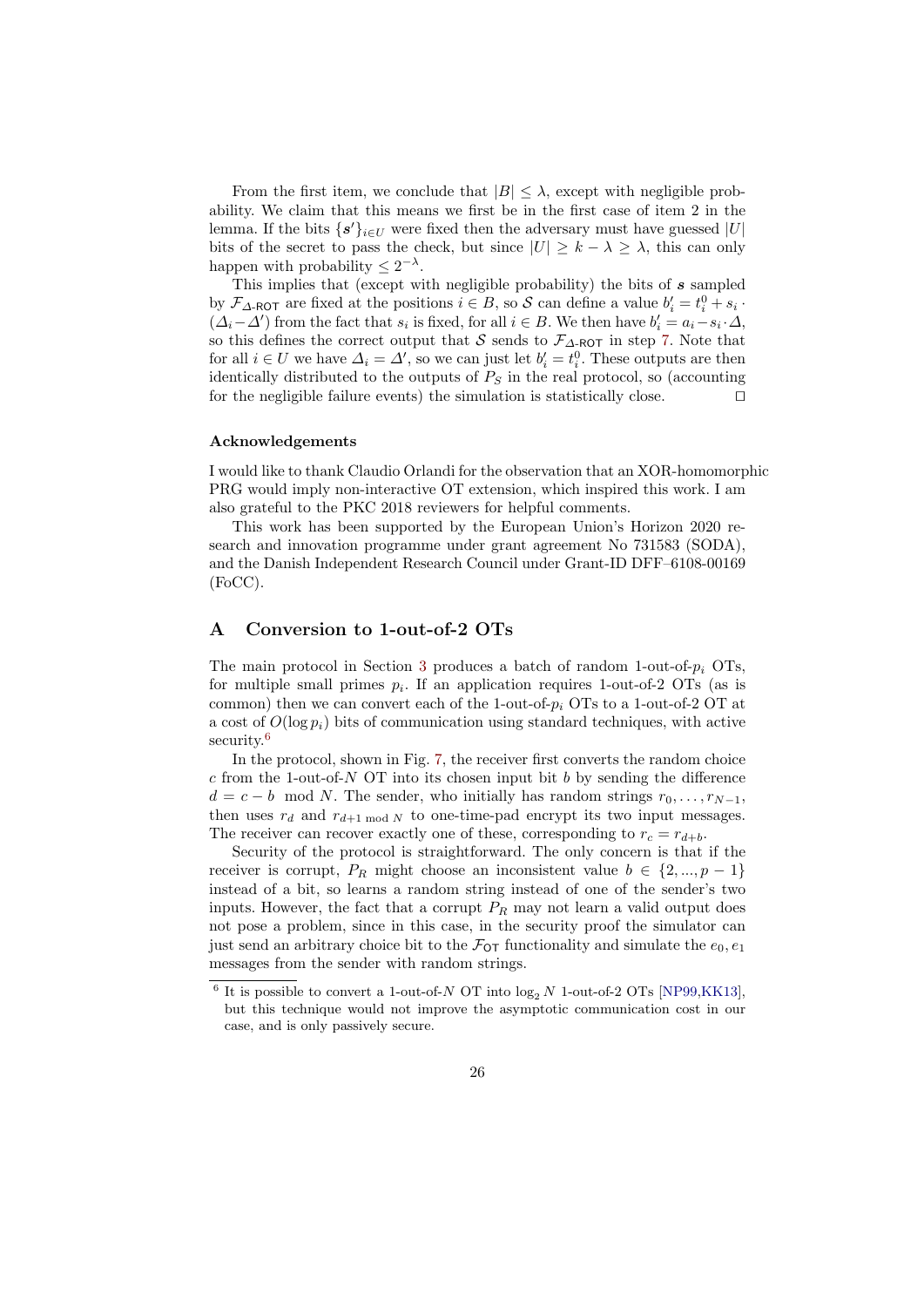#### Protocol  $\Pi_{Conv}$

Sender input: strings  $s_0, \ldots, s_{N-1}$ Receiver input: choice  $b \in \{0, 1\}$ 

1. Ps obtains random strings  $r_0, \ldots, r_{N-1}$  from  $\mathcal{F}_{p_i-ROT}$ 

2.  $P_R$  obtains a random choice  $c \in \{0, \ldots, N-1\}$ , and the string  $r_c$ .

3.  $P_R$  sends  $d = c - b \mod N$  to  $P_S$ 

4.  $P_S$  sends  $e_0 = s_0 \oplus r_d$  and  $e_1 = s_1 \oplus r_{d+1 \mod N}$ 

5.  $P_R$  recovers  $s_b$  by computing  $e_b \oplus r_c$ 

<span id="page-26-8"></span>Fig. 7. Conversion from random 1-out-of-N OT to chosen 1-out-of-2 OT

### References

- <span id="page-26-7"></span>AKPW13. Joël Alwen, Stephan Krenn, Krzysztof Pietrzak, and Daniel Wichs. Learning with rounding, revisited - new reduction, properties and applications. In Ran Canetti and Juan A. Garay, editors, CRYPTO 2013, Part I, volume 8042 of LNCS, pages 57–74. Springer, Heidelberg, August 2013.
- <span id="page-26-5"></span>ALSZ13. Gilad Asharov, Yehuda Lindell, Thomas Schneider, and Michael Zohner. More efficient oblivious transfer and extensions for faster secure computation. In Ahmad-Reza Sadeghi, Virgil D. Gligor, and Moti Yung, editors, ACM CCS 13, pages 535–548. ACM Press, November 2013.
- <span id="page-26-1"></span>ALSZ15. Gilad Asharov, Yehuda Lindell, Thomas Schneider, and Michael Zohner. More efficient oblivious transfer extensions with security for malicious adversaries. In Elisabeth Oswald and Marc Fischlin, editors, EURO-CRYPT 2015, Part I, volume 9056 of LNCS, pages 673–701. Springer, Heidelberg, April 2015.
- <span id="page-26-3"></span>ALSZ17a. Gilad Asharov, Yehuda Lindell, Thomas Schneider, and Michael Zohner. More efficient oblivious transfer extensions. Journal of Cryptology, 30(3):805–858, 2017.
- <span id="page-26-4"></span>ALSZ17b. Gilad Asharov, Yehuda Lindell, Thomas Schneider, and Michael Zohner. More efficient oblivious transfer extensions with security for malicious adversaries. Cryptology ePrint Archive, Report 2015/061, 2017. Version 20171121:125742, <https://eprint.iacr.org/2015/061>.
- <span id="page-26-0"></span>Bea96. Donald Beaver. Correlated pseudorandomness and the complexity of private computations. In 28th ACM STOC, pages 479–488. ACM Press, May 1996.
- <span id="page-26-6"></span>BFP<sup>+</sup>15. Abhishek Banerjee, Georg Fuchsbauer, Chris Peikert, Krzysztof Pietrzak, and Sophie Stevens. Key-homomorphic constrained pseudorandom functions. In Yevgeniy Dodis and Jesper Buus Nielsen, editors, TCC 2015, Part II, volume 9015 of LNCS, pages 31–60. Springer, Heidelberg, March 2015.
- <span id="page-26-2"></span>BGG<sup>+</sup>14. Dan Boneh, Craig Gentry, Sergey Gorbunov, Shai Halevi, Valeria Nikolaenko, Gil Segev, Vinod Vaikuntanathan, and Dhinakaran Vinayagamurthy. Fully key-homomorphic encryption, arithmetic circuit ABE and compact garbled circuits. In Phong Q. Nguyen and Elisabeth Oswald, editors, EUROCRYPT 2014, volume 8441 of LNCS, pages 533–556. Springer, Heidelberg, May 2014.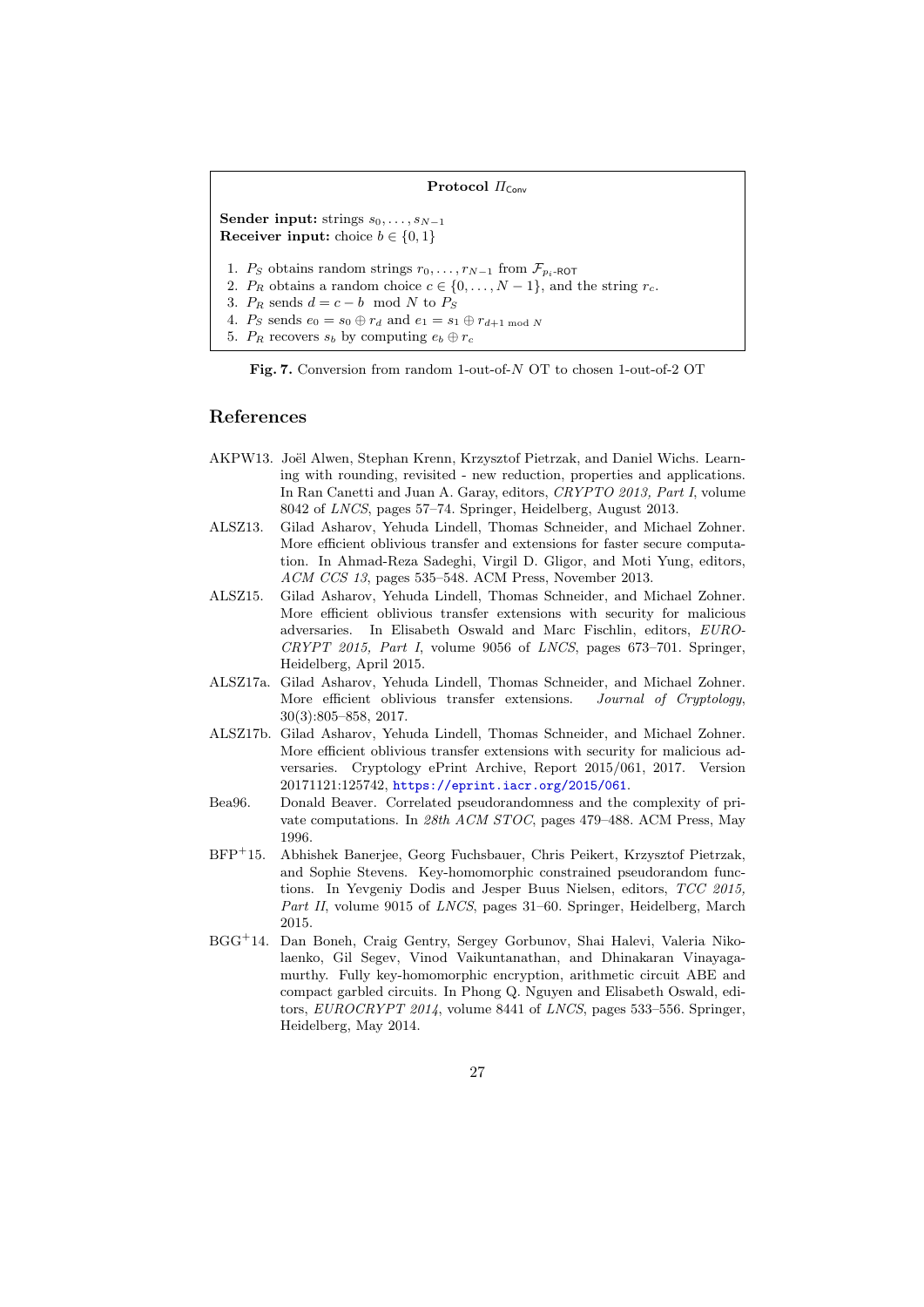- <span id="page-27-4"></span>BGI16. Elette Boyle, Niv Gilboa, and Yuval Ishai. Breaking the circuit size barrier for secure computation under DDH. In Matthew Robshaw and Jonathan Katz, editors, CRYPTO 2016, Part I, volume 9814 of LNCS, pages 509–539. Springer, Heidelberg, August 2016.
- <span id="page-27-3"></span>BGI17. Elette Boyle, Niv Gilboa, and Yuval Ishai. Group-based secure computation: Optimizing rounds, communication, and computation. In EURO-CRYPT (2), volume 10211 of Lecture Notes in Computer Science, pages 163–193, 2017.
- <span id="page-27-7"></span>BLMR13. Dan Boneh, Kevin Lewi, Hart William Montgomery, and Ananth Raghunathan. Key homomorphic PRFs and their applications. In Ran Canetti and Juan A. Garay, editors, CRYPTO 2013, Part I, volume 8042 of LNCS, pages 410–428. Springer, Heidelberg, August 2013.
- <span id="page-27-9"></span>BMR16. Marshall Ball, Tal Malkin, and Mike Rosulek. Garbling gadgets for boolean and arithmetic circuits. In Edgar R. Weippl, Stefan Katzenbeisser, Christopher Kruegel, Andrew C. Myers, and Shai Halevi, editors, ACM CCS 16, pages 565–577. ACM Press, October 2016.
- <span id="page-27-8"></span>BP14. Abhishek Banerjee and Chris Peikert. New and improved key-homomorphic pseudorandom functions. In Juan A. Garay and Rosario Gennaro, editors, CRYPTO 2014, Part I, volume 8616 of LNCS, pages 353–370. Springer, Heidelberg, August 2014.
- <span id="page-27-11"></span>BPR12. Abhishek Banerjee, Chris Peikert, and Alon Rosen. Pseudorandom functions and lattices. In David Pointcheval and Thomas Johansson, editors, EUROCRYPT 2012, volume 7237 of LNCS, pages 719–737. Springer, Heidelberg, April 2012.
- <span id="page-27-12"></span>BV15. Zvika Brakerski and Vinod Vaikuntanathan. Constrained key-homomorphic PRFs from standard lattice assumptions - or: How to secretly embed a circuit in your PRF. In Yevgeniy Dodis and Jesper Buus Nielsen, editors, TCC 2015, Part II, volume 9015 of LNCS, pages 1–30. Springer, Heidelberg, March 2015.
- <span id="page-27-10"></span>Can01. Ran Canetti. Universally composable security: A new paradigm for cryptographic protocols. In 42nd FOCS, pages 136–145. IEEE Computer Society Press, October 2001.
- <span id="page-27-5"></span>DHRW16. Yevgeniy Dodis, Shai Halevi, Ron D. Rothblum, and Daniel Wichs. Spooky encryption and its applications. In Matthew Robshaw and Jonathan Katz, editors, CRYPTO 2016, Part III, volume 9816 of LNCS, pages 93-122. Springer, Heidelberg, August 2016.
- <span id="page-27-2"></span>GMW86. Oded Goldreich, Silvio Micali, and Avi Wigderson. Proofs that yield nothing but their validity and a methodology of cryptographic protocol design (extended abstract). In 27th FOCS, pages 174–187. IEEE Computer Society Press, October 1986.
- <span id="page-27-0"></span>GMW87. Oded Goldreich, Silvio Micali, and Avi Wigderson. How to play any mental game or A completeness theorem for protocols with honest majority. In Alfred Aho, editor, 19th ACM STOC, pages 218–229. ACM Press, May 1987.
- <span id="page-27-1"></span>Gol04. Oded Goldreich. The Foundations of Cryptography - Volume 2, Basic Applications. Cambridge University Press, 2004.
- <span id="page-27-6"></span>GVW13. Sergey Gorbunov, Vinod Vaikuntanathan, and Hoeteck Wee. Attributebased encryption for circuits. In Dan Boneh, Tim Roughgarden, and Joan Feigenbaum, editors, 45th ACM STOC, pages 545–554. ACM Press, June 2013.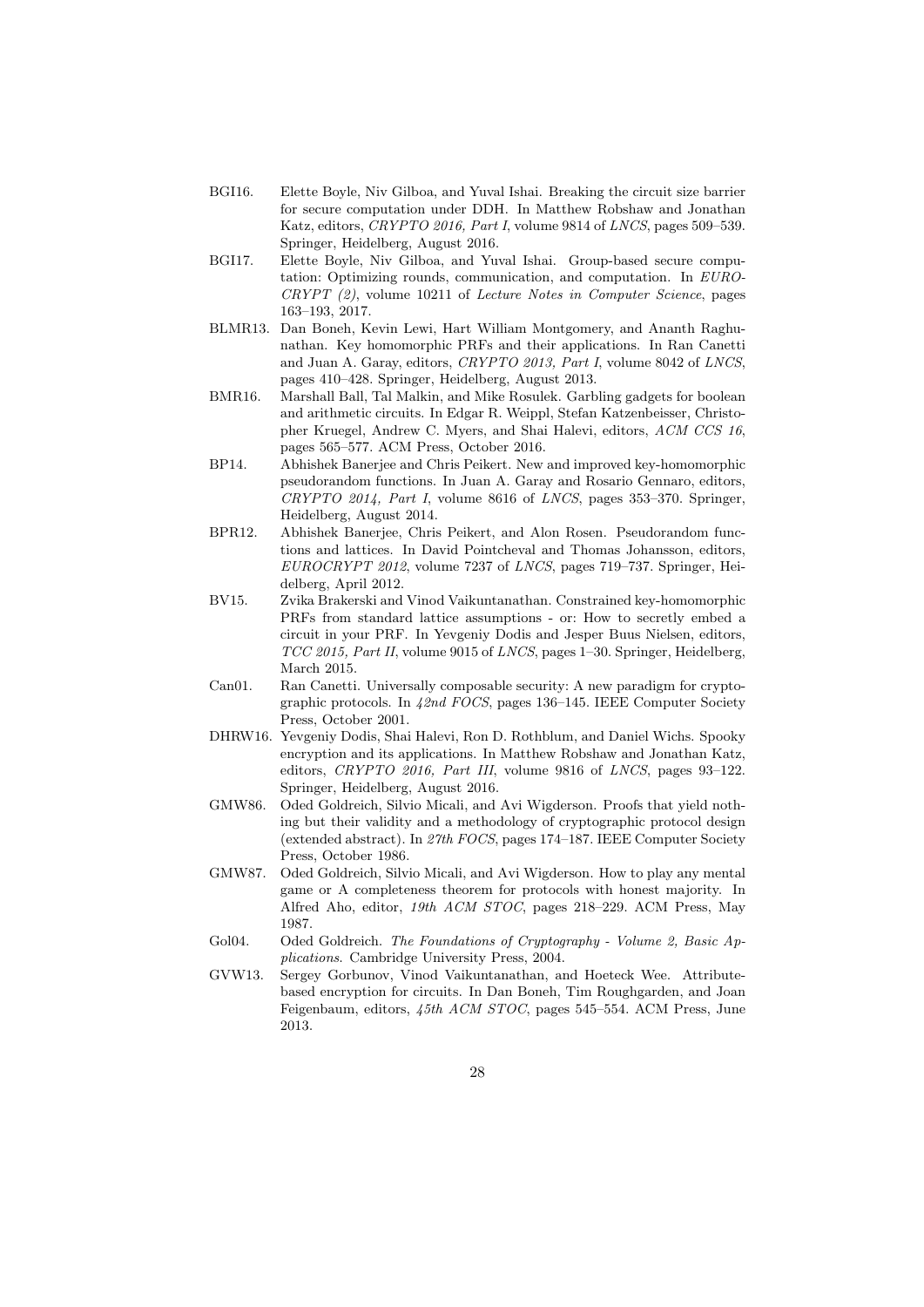- <span id="page-28-13"></span>HIJ<sup>+</sup>16. Shai Halevi, Yuval Ishai, Abhishek Jain, Eyal Kushilevitz, and Tal Rabin. Secure multiparty computation with general interaction patterns. In Madhu Sudan, editor, ITCS 2016, pages 157–168. ACM, January 2016.
- <span id="page-28-3"></span>HIKN08. Danny Harnik, Yuval Ishai, Eyal Kushilevitz, and Jesper Buus Nielsen. OT-combiners via secure computation. In Ran Canetti, editor, TCC 2008, volume 4948 of LNCS, pages 393–411. Springer, Heidelberg, March 2008.
- <span id="page-28-12"></span>HW15. Pavel Hubacek and Daniel Wichs. On the communication complexity of secure function evaluation with long output. In Tim Roughgarden, editor, ITCS 2015, pages 163–172. ACM, January 2015.
- <span id="page-28-2"></span>IKNP03. Yuval Ishai, Joe Kilian, Kobbi Nissim, and Erez Petrank. Extending oblivious transfers efficiently. In Dan Boneh, editor, CRYPTO 2003, volume 2729 of LNCS, pages 145–161. Springer, Heidelberg, August 2003.
- <span id="page-28-11"></span>IKOS07. Yuval Ishai, Eyal Kushilevitz, Rafail Ostrovsky, and Amit Sahai. Zeroknowledge from secure multiparty computation. In David S. Johnson and Uriel Feige, editors, 39th ACM STOC, pages 21–30. ACM Press, June 2007.
- <span id="page-28-9"></span>IKOS08. Yuval Ishai, Eyal Kushilevitz, Rafail Ostrovsky, and Amit Sahai. Cryptography with constant computational overhead. In Richard E. Ladner and Cynthia Dwork, editors, 40th ACM STOC, pages 433–442. ACM Press, May 2008.
- <span id="page-28-10"></span>IKOS09. Yuval Ishai, Eyal Kushilevitz, Rafail Ostrovsky, and Amit Sahai. Extracting correlations. In 50th FOCS, pages 261–270. IEEE Computer Society Press, October 2009.
- <span id="page-28-1"></span>IPS08. Yuval Ishai, Manoj Prabhakaran, and Amit Sahai. Founding cryptography on oblivious transfer - efficiently. In David Wagner, editor, CRYPTO 2008, volume 5157 of LNCS, pages 572–591. Springer, Heidelberg, August 2008.
- <span id="page-28-0"></span>IR89. Russell Impagliazzo and Steven Rudich. Limits on the provable consequences of one-way permutations. In 21st ACM STOC, pages 44–61. ACM Press, May 1989.
- <span id="page-28-7"></span>KK13. Vladimir Kolesnikov and Ranjit Kumaresan. Improved OT extension for transferring short secrets. In Ran Canetti and Juan A. Garay, editors, CRYPTO 2013, Part II, volume 8043 of LNCS, pages 54–70. Springer, Heidelberg, August 2013.
- <span id="page-28-14"></span>KKRT16. Vladimir Kolesnikov, Ranjit Kumaresan, Mike Rosulek, and Ni Trieu. Efficient batched oblivious PRF with applications to private set intersection. In Edgar R. Weippl, Stefan Katzenbeisser, Christopher Kruegel, Andrew C. Myers, and Shai Halevi, editors, ACM CCS 16, pages 818–829. ACM Press, October 2016.
- <span id="page-28-5"></span>KOS15. Marcel Keller, Emmanuela Orsini, and Peter Scholl. Actively secure OT extension with optimal overhead. In Rosario Gennaro and Matthew J. B. Robshaw, editors, CRYPTO 2015, Part I, volume 9215 of LNCS, pages 724–741. Springer, Heidelberg, August 2015.
- <span id="page-28-4"></span>NNOB12. Jesper Buus Nielsen, Peter Sebastian Nordholt, Claudio Orlandi, and Sai Sheshank Burra. A new approach to practical active-secure twoparty computation. In Reihaneh Safavi-Naini and Ran Canetti, editors, CRYPTO 2012, volume 7417 of LNCS, pages 681–700. Springer, Heidelberg, August 2012.
- <span id="page-28-8"></span>NP99. Moni Naor and Benny Pinkas. Oblivious transfer and polynomial evaluation. In 31st ACM STOC, pages 245–254. ACM Press, May 1999.
- <span id="page-28-6"></span>OOS17. Michele Orrù, Emmanuela Orsini, and Peter Scholl. Actively secure 1-outof-N OT extension with application to private set intersection. In RSA Conference (Cryptographers' Track) 2017, 2017.